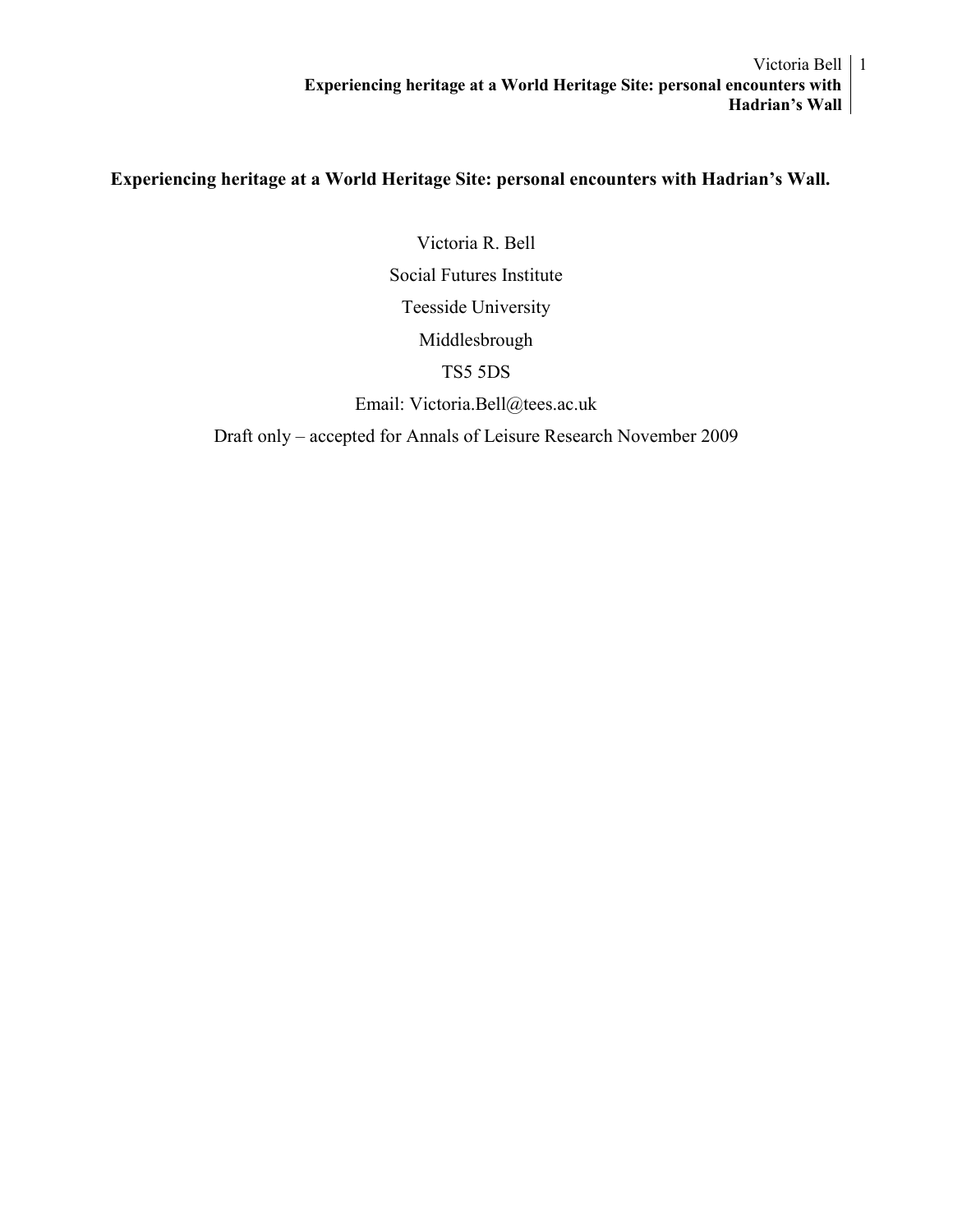# **Experiencing heritage at a World Heritage Site: personal encounters with Hadrian's Wall.**

### **Introduction**

Public heritage is the chosen representation of heritage at a place. The unmanaged heritage is the private heritage of people's lives (Howard, 2003). This paper uses the example of Hadrian's Wall to illustrate and develop the concept put forward by Poria et al (2004) that motivation for visiting heritage sites can be enhanced if the tourist is involved in that experience in a personal capacity. The unmanaged heritage, or the everyday practices of those who are (not) involved in heritage tourism of an area are often overlooked. It is proposed here that this notion not only applies to tourists of a site, but also those involved in the tourism offer. A combination of both public and private heritage is required for successful management of heritage sites.

The paper begins by introducing Hadrian's Wall World Heritage Site, the next section puts the research in context by outlining the meanings of heritage employed here. It then discusses the methodology used: a form of photo-elicitation. The empirical data demonstrates different heritage journeys and levels of personal and public heritage involvement: a first time visitor, a regular return visitor and a heritage provider. Heritage experiences of Hadrian's Wall are explained here as personal journeys of involvement in the place and the heritage of that place. It is suggested that active engagement then motivates further involvement, contributing to a personal sense of belonging and collective identity.

The might of the Roman Empire is legendary. The Emperor Hadrian made the decision to build a wall across the north of England, making a statement about the power and strength of the Roman Army and in doing so, the location became important as the northern-most frontier of the Empire. Hadrian's Wall is an ancient archaeological monument. It crosses the north of England from Wallsend near Newcastle upon Tyne in the east to the Solway in the west. It has explicit status in terms of heritage: it is a World Heritage Site, designated in 1987 by UNESCO for its unique archaeology. This designation signifies that in the eyes of power and authority it is internationally important. The paradox of being a World Heritage Site is that whilst the place is designated for its uniqueness, it is deemed to belong to the world, not necessarily the locality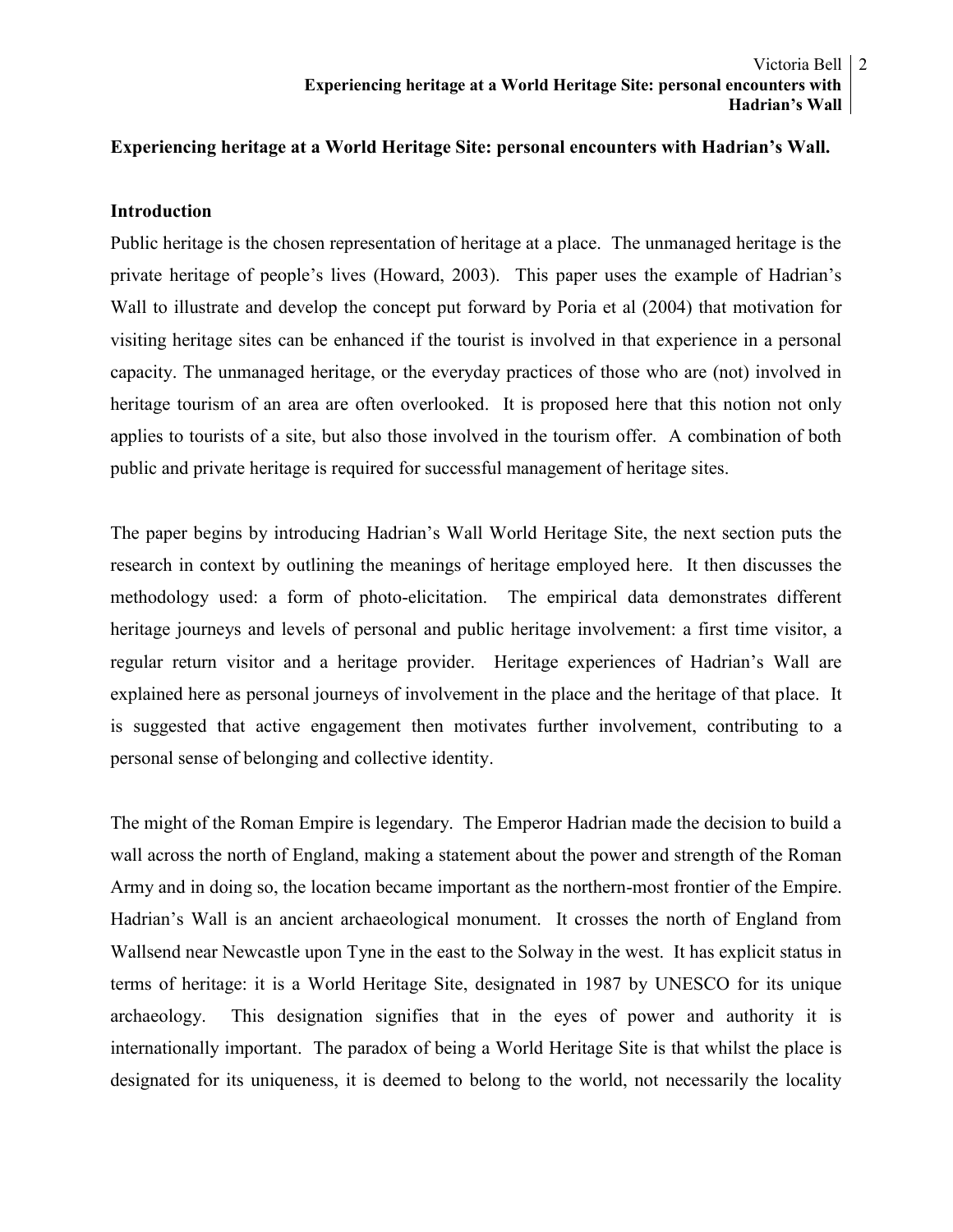#### Victoria Bell | 3  **Experiencing heritage at a World Heritage Site: personal encounters with Hadrian's Wall**

(Carman, 2002). This could have an impact on personal attachment to the place, and, as will be shown here, that personal attachment is often prompted by direct involvement and interaction.

The presence of the Romans has left its mark on the landscape, history and heritage of the region. This resonates with many visitors, and as Chronis (2006: 285) states: "admiration of a legendary past is a common theme among heritage visitors and to a large degree it is attributed to a conviction that the achievements and values of the past are transmitted through time and enrich the present (Lowenthal, 1985)". Due to the Wall's management as a unique archaeological structure much of the Wall and the sites along it have remained physically unchanged for years. This can result in a nostalgic perception of the Heritage Site, and also explains the popularity of sites with unique offers such as Vindolanda<sup>1</sup> and Housesteads<sup>2</sup>.

This paper explores individual's personal encounters with heritage, using research from Hadrian's Wall World Heritage Site to reflect on the nature of such experiences. It investigates personal and collective relationships with the ancient monument by studying participant's heritage experience through photographic encounters. Participant generated photographs are used as a basis for the interviews to gain in-depth understandings of experiences by enabling the participant to create a narrative of their encounter with Hadrian's Wall. This paper draws on participants of a PhD thesis, where 43 respondents took part (Bell, 2008). Three specific vignettes are discussed here.

## *Heritage and tourism*

Heritage is one of the attributes that make up a place's identity and like place, or meanings of place, is not homogenous or static (Graham et al, 2000). Meanings of heritage are relevant to both consumers of that heritage (tourists) and producers (for example, residents, and those involved in the tourism industry and management of the place) and should be seen as an interactive process of performances (Coleman and Crang, 2002; Crang. M., 1999, 1997; Crang. P., 1997).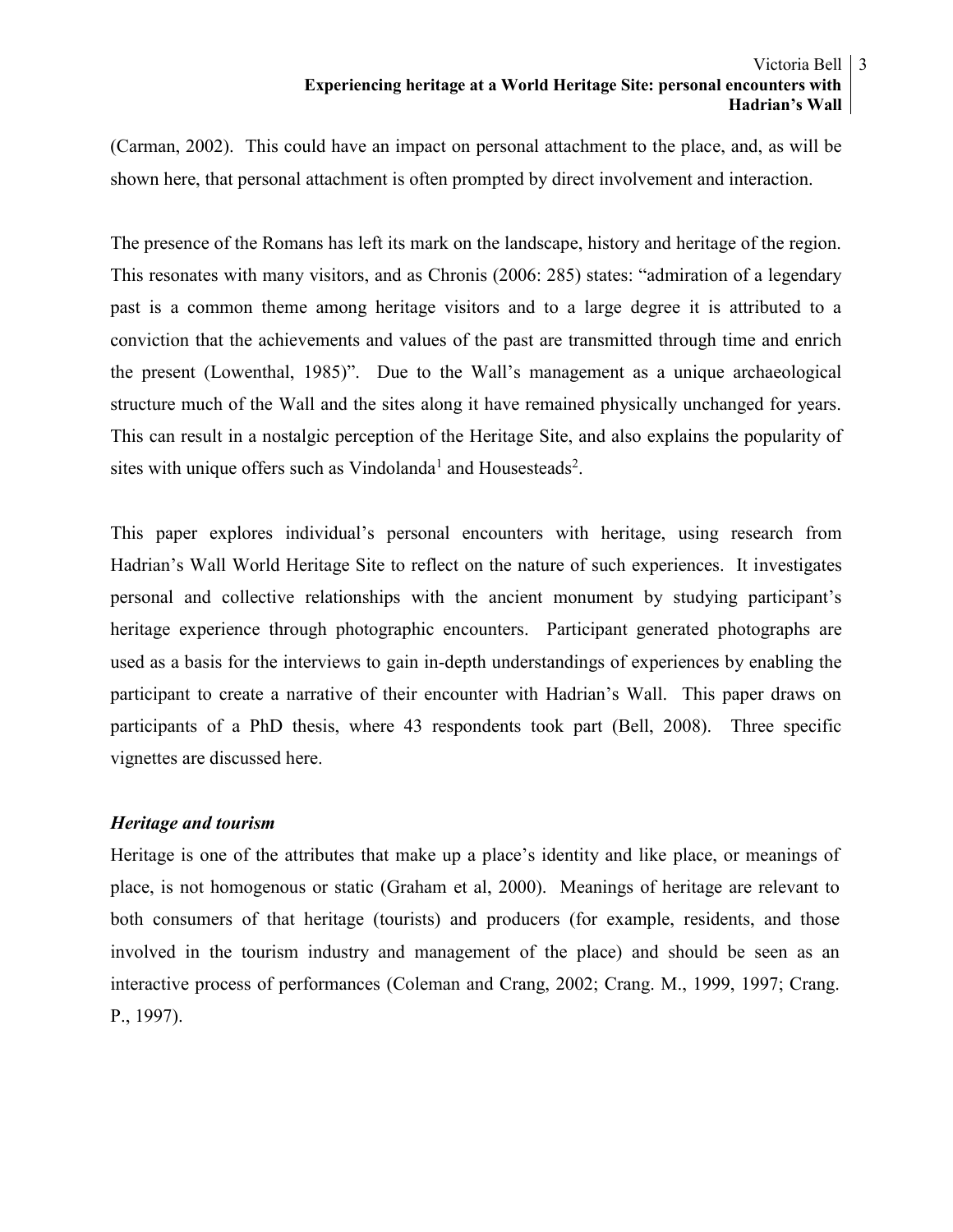#### Victoria Bell 4  **Experiencing heritage at a World Heritage Site: personal encounters with Hadrian's Wall**

The production of heritage for tourism involves selecting and reclaiming a past, then turning it into an experience (Dicks, 2002). Organisations involved in heritage and management of heritage sites range from local interests to global concerns and "usually operate as a system of hierarchies" (Carman, 2002: 90). The choice of commodification has to resonate not only with the individual but also the wider audience in order to be successful. It also has, to some extent, to be able to evolve for any potential audience.

If people feel an affinity with a place, or the heritage of that place then they are more likely to participate in the community and develop a sense of ownership or belonging and feelings of "empowerment, attachment and value" (Crouch, 2000: 74, see also Poria et al, 2004, 2001). By participating, knowledge (or cultural capital) is produced, thus contributing to the creation of one's own heritage. Through embodied practice, ideas of self and collective identities will change and alter over time: the heritage journey (Dicks, 2002). Dicks (2002) conceptualises heritage as more relevant to a person if it resonates with one's own heritage: if there is a link with self. This heritage journey not only includes visitor schedules and itineraries but also "the metaphorical or literal journeys which constitute their personal life-stories" (Dicks, 2002: 126). She states that the relevance of the heritage to the individual (whether they are local or not) is a significant factor in enjoyment and understanding of the heritage. Dicks uses the example of mining museums and claims that by using the combination of "the personal biography and public culture" in the telling of the heritage, it is possible for the visitor to connect their personal biography with a wider sense of collective identity (Dicks, 2002: 126; see also Chronis, 2006; Poria et al 2004, 2001; Tilden, 1977).

Whilst some of the objects and artefacts that deal with heritage come from the past, it is actually how they are used and interpreted now that is relevant (Howard, 2003; Timothy and Boyd, 2003; Dicks, 2002). This interpretation of heritage is also linked to people's perceptions and thus motivations for visiting heritage sites (Poria et al, 2004: 26; Dicks, 2002). People will also use their experience of the present to make "value statements about the past" (Chronis, 2006: 286). This was revealed in this study by some participants as a way of making a link between themselves and the Romans, or the Roman way of life. Further when discussing personal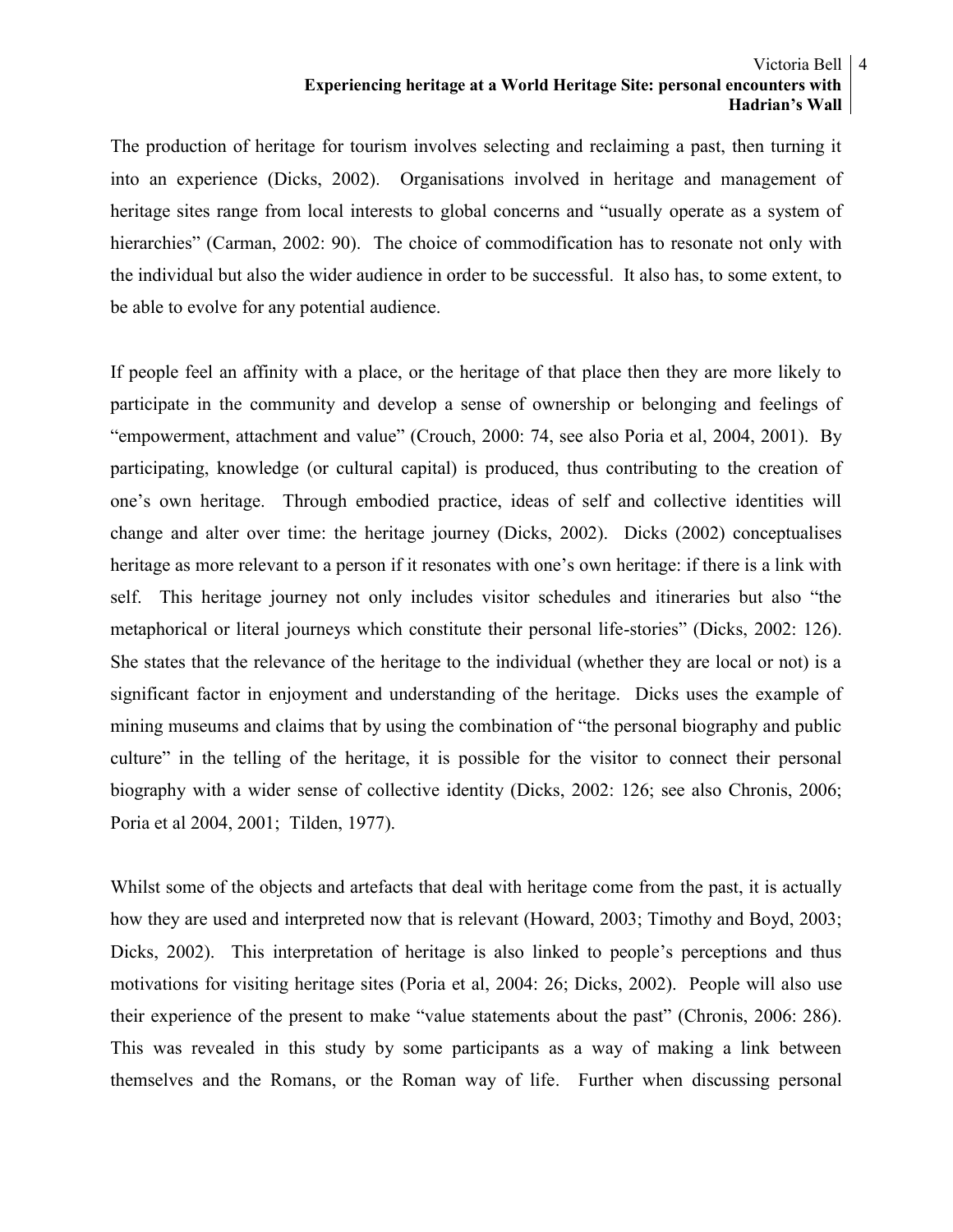#### Victoria Bell 5  **Experiencing heritage at a World Heritage Site: personal encounters with Hadrian's Wall**

heritage and the influence of this on a person's experience, Shanks (1992: 106, original emphasis) states that:

"…the experience of heritage is about encounter and images. Not the objects and sites themselves so much as what they say of *us,* of national or local identity, what they symbolize and evoke. These are not primarily cognitive experiences where facts and knowledge about the past are acquired from the official learned guide book. They are affective. And like the disorder of memory, heritage is piecemeal. In Britain heritage places considerable emphasis on this relationship with memory, relating sites and objects with images, sounds, impressions of a sort of cultural collective memory."

So, it can be the feelings that a place evokes, or the symbolism of the encounter rather than the site itself that is significant to individual heritage or cultural capital accumulation and can also contribute to collective identity. This connection or accumulation can also be selective.

## *Public and private heritage*

Howard (2003) introduces the concepts of public and private heritage. Public heritage is where practitioners and managers of heritage get involved with the management of a site. Thus, the public heritage is the one that is managed; the chosen representation of heritage at a place (Howard, 2003). The unmanaged heritage, which can be more meaningful, is the private heritage of people's lives (Howard, 2003). Personal, individual heritage, such as understandings of family history, traditions and their continuity in our social lives from past to present is one element that people use to construct part of their identity, private place is another (Hewison, 1987). It can be a personal connection or the discovery of a personal connection with the past and its relevance in the present that can be significant to the individual (Chronis, 2006). Whilst this research looks at heritage from a personal perspective, it is accepted that it is the combination of public and private heritages that contribute to both individual and collective identities.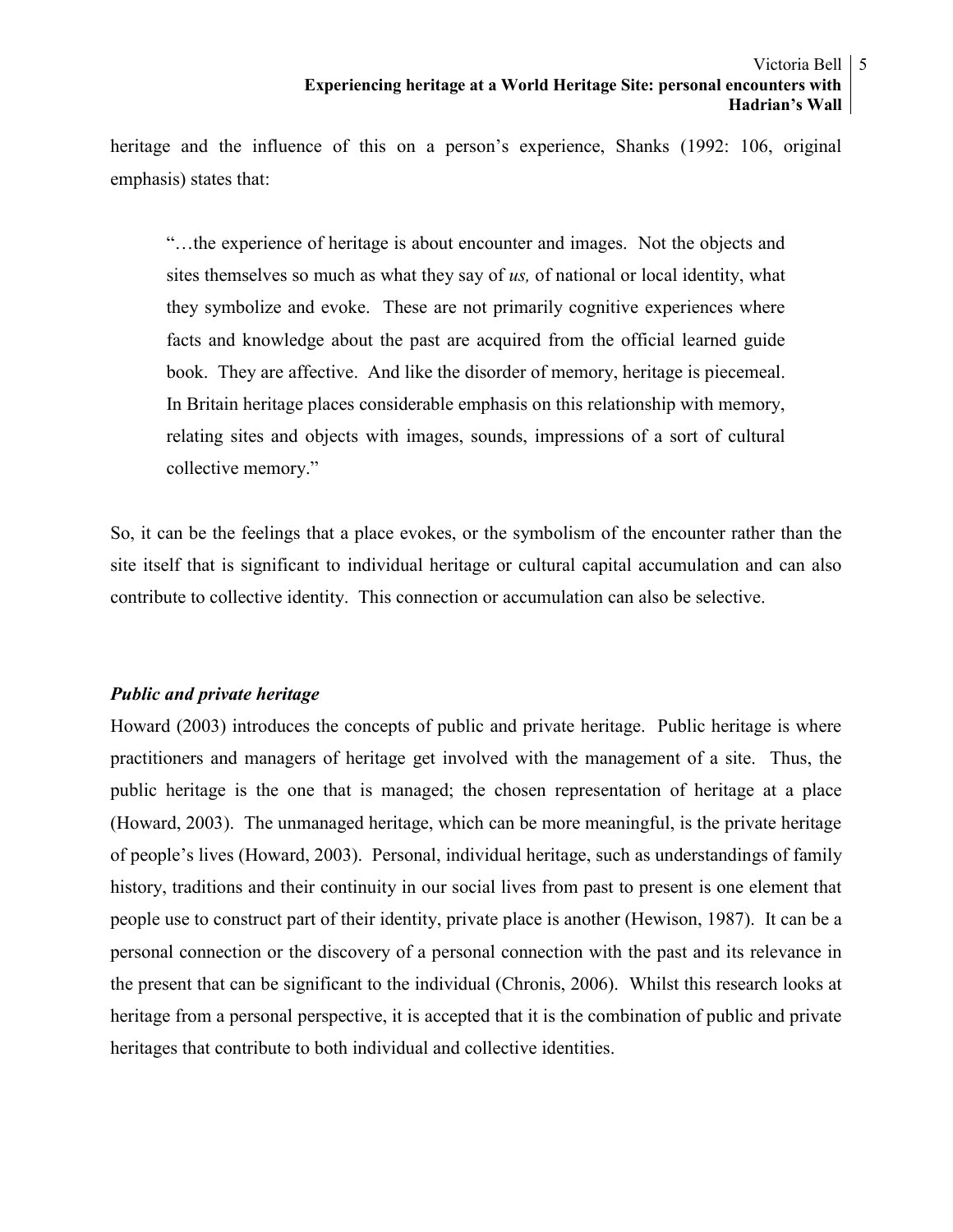#### Victoria Bell | 6  **Experiencing heritage at a World Heritage Site: personal encounters with Hadrian's Wall**

Participant's photographs and accompanying narrative revealed that their heritage experience of Hadrian's Wall was influenced by their own interests and background. By understanding what cultural resources are accumulated by visiting Hadrian's Wall, and what the expectations and experiences of peoples are, interpretation of heritage sites like Hadrian's Wall can be focused accordingly.

Howard (2003) used Relph's (1976) ideas about 'insidedness' of place to construct a typology of emotional experience relating to heritage and its situated meaning to the individual, connecting the concepts of heritage and place. Howard (2003) set out five different levels of insidedness: vicarious, behavourial, empathetic, existential and deep existential. He describes insiders of heritage as having "a distinctive and positive attitude to the heritage item, characterised by a set of personal historical meanings" (*ibid*: 113). This paper takes Howard's (2003) ideas and adapts and develops them further to suggest a more detailed typology of the 'insidedness' of heritage and emotional involvement (see Table 1). These categories signify reflexive experiences that are linked to direct experiences of place (apart from 'Emotive indirect' which will be built on nostalgia). They are used to describe people's encounters with Hadrian's Wall and will be returned to in the results and discussion.

Further understanding of how people are, or get, involved (or not) with heritage sites can, as suggested above, aid management of sites and also instil a sense belonging and thus increase involvement if handled in an appropriate way. However, each place is unique, particularly, as here, if approached from an individual perspective. Interpretation, therefore, needs to resonate with the personal heritage of the visitor without losing sight of the overall heritage of the site. Due to its ongoing, changing nature, this typology is useful for understanding people's involvement with heritage, suggesting that people's perceptions, expectations and experiences, both develop overtime and are influenced by the context of their involvement. This can add to the understanding of people's perceptions of heritage and contribute to further understanding to reasons for visiting. The typology is useful for investigating how people may use and stay involved with heritage, giving further depth of meaning to the concept of personal experience set out by Poria et al (2004, 2001).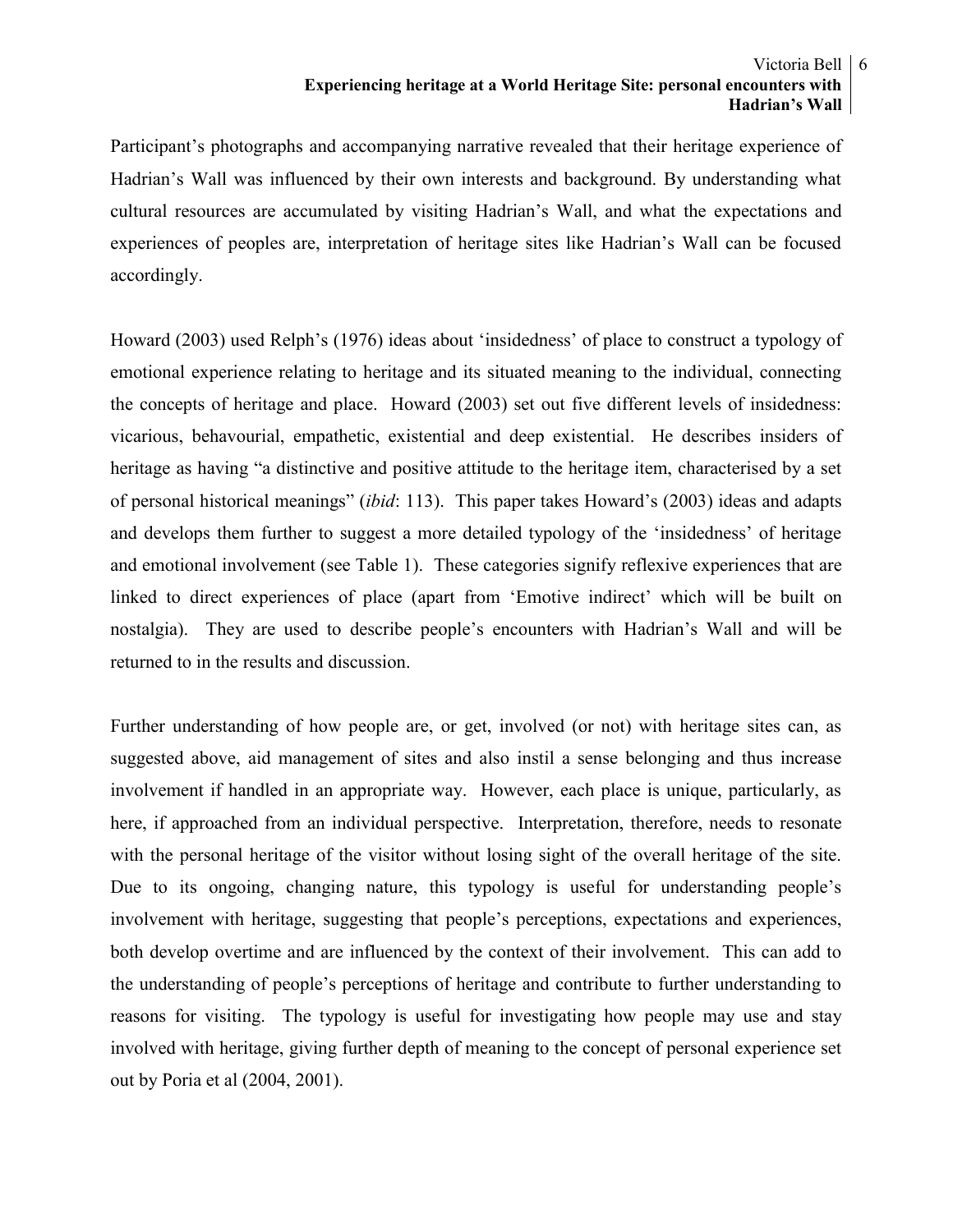#### Victoria Bell 7  **Experiencing heritage at a World Heritage Site: personal encounters with Hadrian's Wall**

Thus the research objective is to illustrate the importance of private heritage to individuals (and for management) at a World Heritage Site, whilst accepting the public heritage on offer, and also to explore and develop Howard's (2003) notion of levels of insidedness for heritage involvement, using photo-elicitation as the method of data collection.

## **(Table 1 inserted here)**

**Table 1:** Heritage and levels of emotional involvement.

### **Method**

### *Photo-elicitation*

In its simplest form photo-elicitation is a technique whereby photographs are used within an interview to reveal further understanding of the interviewee's opinions than would be gained by interview alone. Traditionally, the photographs used in photo-elicitation have been those produced by the researcher and are used to encourage and increase collaboration between the researcher and the researched. This research used a photo-interview technique, similar to that used by Beilin (2005, see also Hurworth, 2003; Cook and Crang, 1995), whereby participants are encouraged to create a narrative of their experiences through their own visual representation. Participants were asked to discuss photographs that they had generated specifically for the research by either putting them into themes and categories of their choice or providing an account of why they took the photos they did, whichever method they were most comfortable doing. Putting the photographs into themes and categories helped to define what the participant experienced and what their perceptions were of Hadrian's Wall. Thus, the interviews were driven by the participants: they were free to decide how they wanted to proceed with the interview and what they talked about (Heisley and Levy, 1991). As Pink (2001: 28) states, it was an opportunity to display "different types of knowledge and intentionality for the photographer". It was also a way for participants to express and inform their opinions and produce collaborative knowledge (Pink, 2006). Furthermore, the methodology encourages the researcher (and the participants) to be reflexive which in turn generates a richness of interview and depth of understanding through the presentation of the produced image.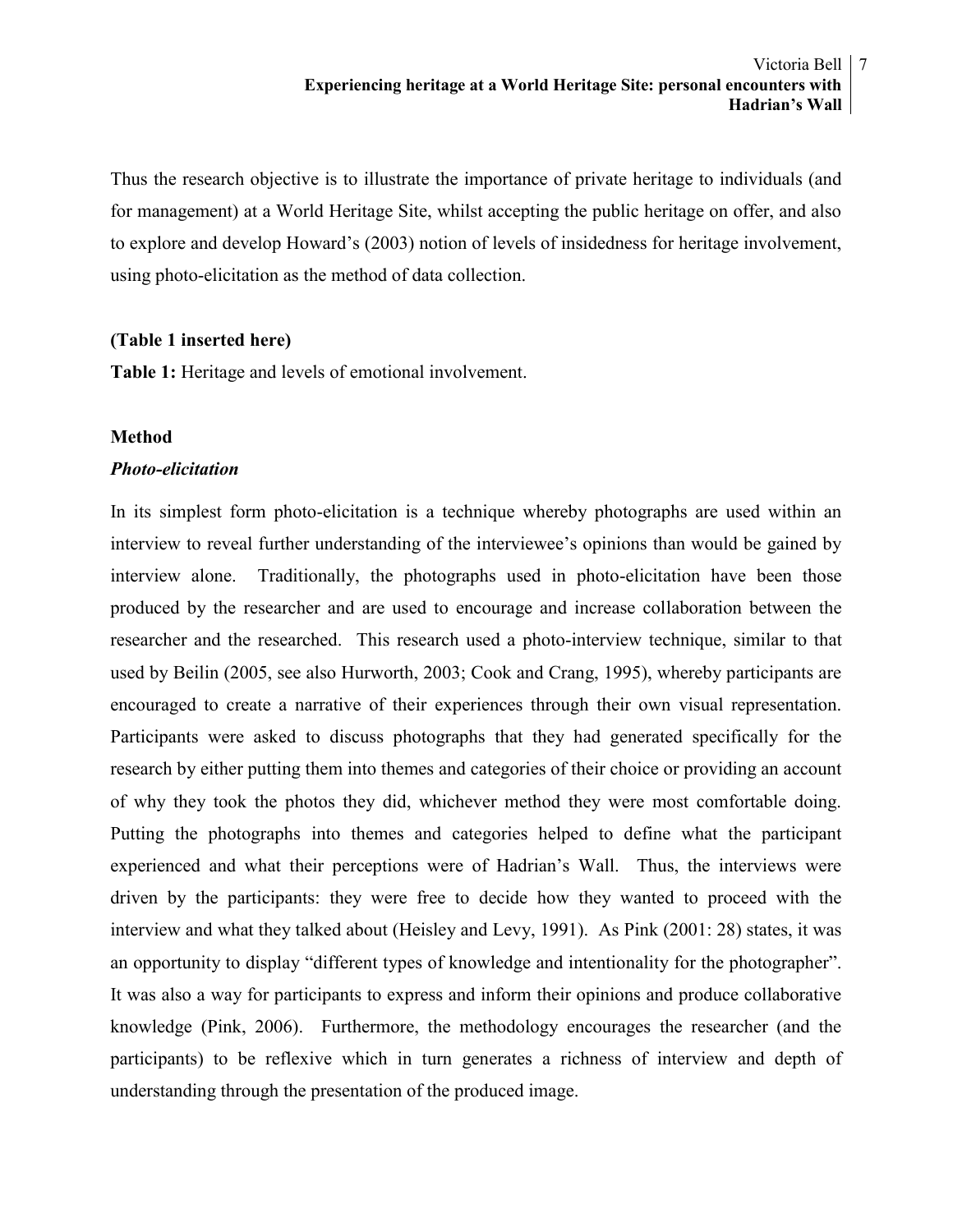#### Victoria Bell | 8  **Experiencing heritage at a World Heritage Site: personal encounters with Hadrian's Wall**

Participants were not using their own camera, but consciously using a disposable supplied to them for research purposes. This was an intentional decision by the researcher. Firstly, by using a disposable camera, participants were limited to a maximum of 27 pictures. Secondly, if selecting pictures from a digital source the participant would be more likely to choose pictures for their aesthetic value when the object of the research was to discuss experiences and encounters. However, this does not mean that people did not take aesthetic photographs: the dramatic landscapes of the central section of the Wall lend themselves to 'picture postcard' photos. Thirdly, there would have been less direct contact with participants if the photos were digital. The direct contact aided my research, by talking face to face with participants I was able to convey to them the purpose of the research and distribute the camera, thus they had a point of personal contact. Fourthly, it gave respondents an opportunity to get involved with the research, creating active participants. Not everyone has, or has access to, a digital camera: participation in the research was accessible to all those who were willing (Beckley et al, 2007).

The cameras were distributed to participants in several ways. Due to the linear nature of the Wall and the rurality of many locations, the most effective method of distribution to visitors proved to be approaching them in one of the many car parks along the length of the Wall, having received prior permission from the appropriate land manager for each site. Workers and residents along the Wall were key in enabling me to distribute cameras. Also, through this initial contact with the workers and residents, I was able to engage them in the research as well. All participants (visitors, residents and workers) were provided with a disposable camera and asked to take photographs that represented their experience of Hadrian's Wall. They were not required to complete the film if they did not wish to, nor were they given a time limit in which to take their photographs. The period that they had the camera depended on factors such as their link with Hadrian's Wall, the duration of their stay (if a visitor), and their decision on when and what to take photographs of. The result was that participants returned cameras when they felt they had finished using the camera, which varied between two days (a visitor) and six months (a worker along the Wall). The total numbers of photographs taken was between four and 27 (the maximum number possible).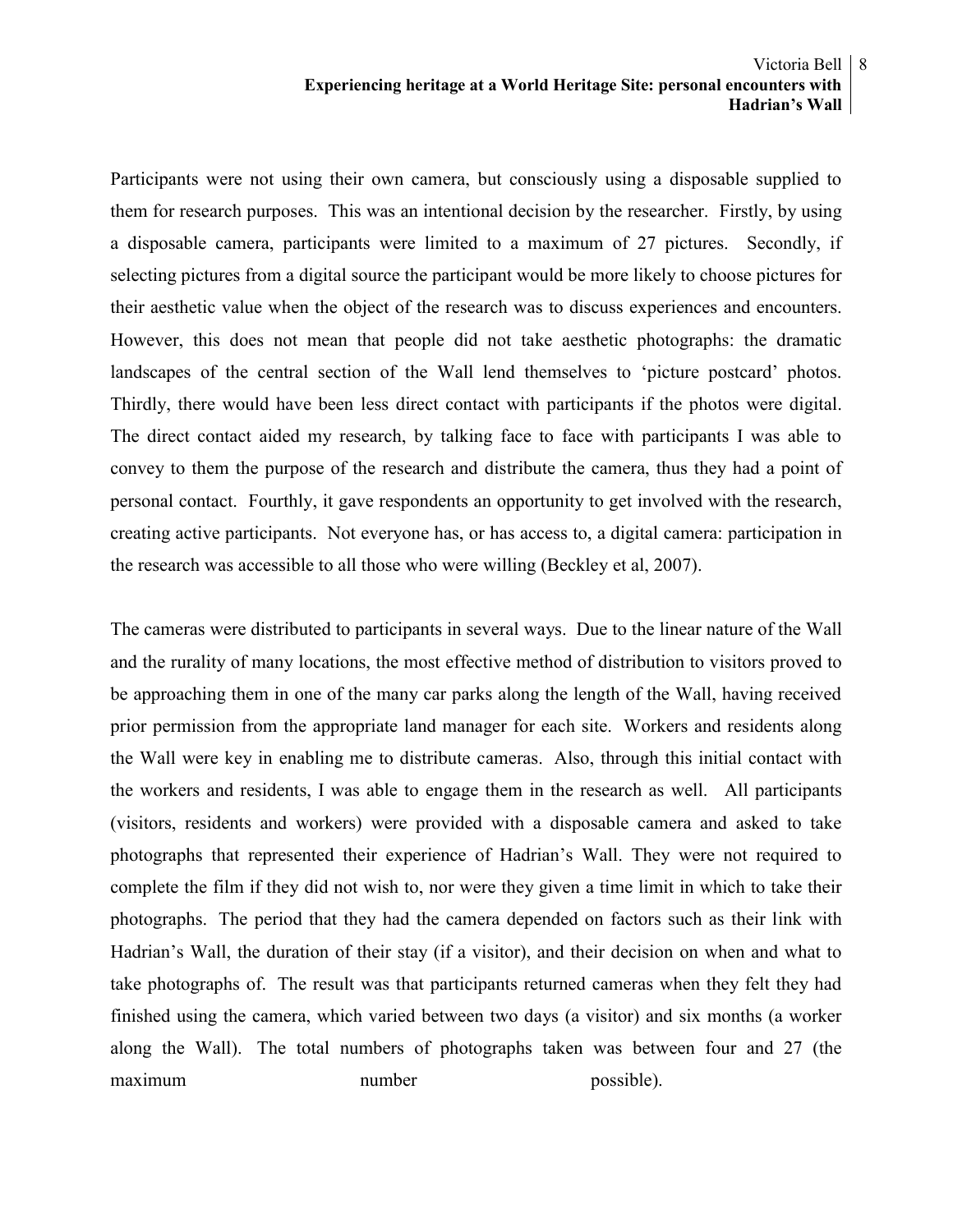#### Victoria Bell | 9  **Experiencing heritage at a World Heritage Site: personal encounters with Hadrian's Wall**

After the return of the cameras, a copy of the photographs was sent back to the participant. They were asked to put the photographs into themes and categories, or build a narrative, using the photographs as the basis of their discussion on their encounters with Hadrian's Wall. Most of the participants did this prior to the interview; for some it was during. A subsequent interview was carried out with each participant, at a time convenient to them. All of the worker and resident interviews were done in person. Due to the location of some of the visitors once they returned home this was not always possible, so some of the interviews were carried out over the telephone. This was done using duplicate copies of the photographs which were all numbered on the reverse for identification, and proved to be a successful interviewing method. Analysis of the data was done by combining and comparing the participant's visual representations of the experiences with their oral account. The data was coded and themes identified from the data. This thematic analysis was done using 'emic' coding, that is, using participants own words and

descriptions for coding purposes (Cook and Crang, 1995). Due to the vast amount of varied data, Atlas.ti computer software was used to support analysis.

It is thought here that whilst some of the photographs taken by participants may on the surface seem to be very similar, the meanings and values for that image contrast widely (Harper, 1994). The photograph is very personal to the individual but also requires a verbal narrative to add depth to its meaning. Without an individual's explanation about the reason and importance of an image to them, it is completely open to interpretation by the viewer (Albers and James, 1988). The notion of the encounter is described here, and whilst the narrative begins with the visual prompt, participants also allude to other senses in order to convey their opinions and involvement. Lippard (1997: 55) suggests that "The snapshot is the personal photographic equivalent (or support) of the local narrative". However, this local narrative needs the accompanying words to put it in context.

# **Three heritage journeys along Hadrian's Wall**

The following examples have been selected as representative of three different kinds of journeys and encounters with Hadrian's Wall. Two were visitors and one is an employee of a site along the Wall. These participants closely linked their own heritage to the past, and their experience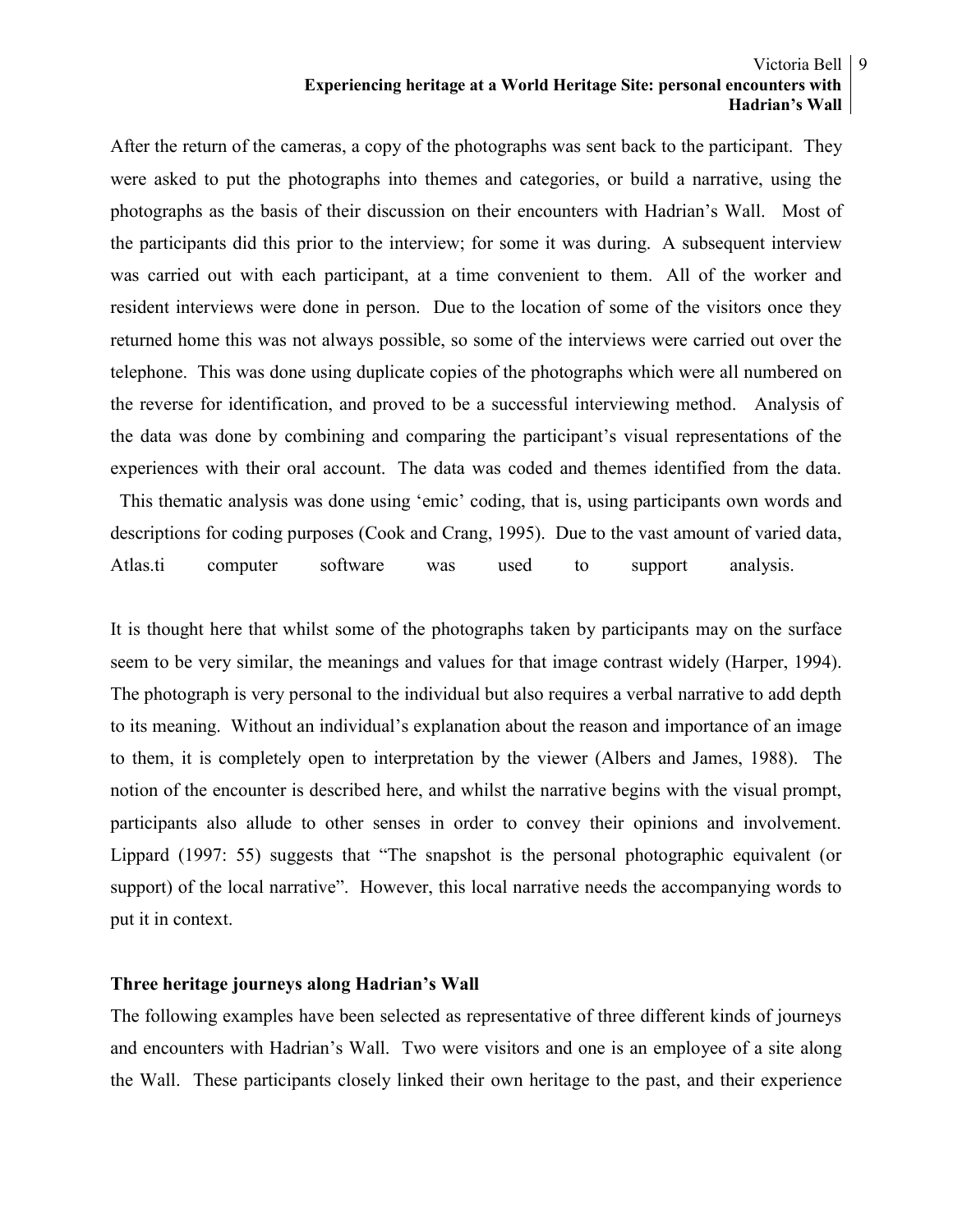### Victoria Bell 10  **Experiencing heritage at a World Heritage Site: personal encounters with Hadrian's Wall**

can be likened to a heritage journey which can then be categorised using the levels of involvement in Table 1. For all three the emphasis was on the production and consumption of knowledge, and the consumption of what they considered to be their own heritage. The following three narratives, a first time visitor, a regular return visitor and a heritage provider, have been selected for this paper to illustrate different types of heritage journey and level of personal and public heritage involvement. The participants have different backgrounds and the examples are used to exemplify three different paths taken to become involved with the heritage of a site (other levels of emotional involvement are revealed in the PhD thesis [Bell, 2008]).

## *A local resident, first time visitor*

 $C19<sup>3</sup>$  lives locally and, at 37, had never visited Hadrian's Wall before. Though he had not been there, he was aware of its presence mainly through promotional material and driving past Segedunum Roman Fort at Wallsend on a regular basis. I met C19 in the car park at Chesters<sup>4</sup> and he and his companion had decided not to go in because they did not want to pay, as they did not feel that they should have to "pay to see our own history". So, even though C19 had never visited Hadrian's Wall, he already associated it with being part of his own history. As will be shown, he demonstrated this from a national, regional and personal perspective.

C19's photographs and explanations were a reflection of his realised connection with the Wall: the more he discovered the Wall, the more he felt it to be part of his own heritage. The main theme running through his photographic narrative was that of imagining what it may have been like for the Romans: linking the past with the present (Chronis, 2006). It is his own personal journey of discovery, both of Hadrian's Wall as a valid tourist destination and its link to his own personal heritage. He imagined the Roman experience of living, working and constructing the Wall and compared that to life on the Wall now. He then linked this with his own heritage and identity.

For C19, his first sight and touch of the Wall was notable and he took a photograph here to commemorate this significant moment: "…that was the first site that I saw, got out the car and walked up to it and touched it…". Up until that point C19 had had to imagine Hadrian's Wall. Driving from Newcastle on the A69, unless you know where to look, this is the first place that the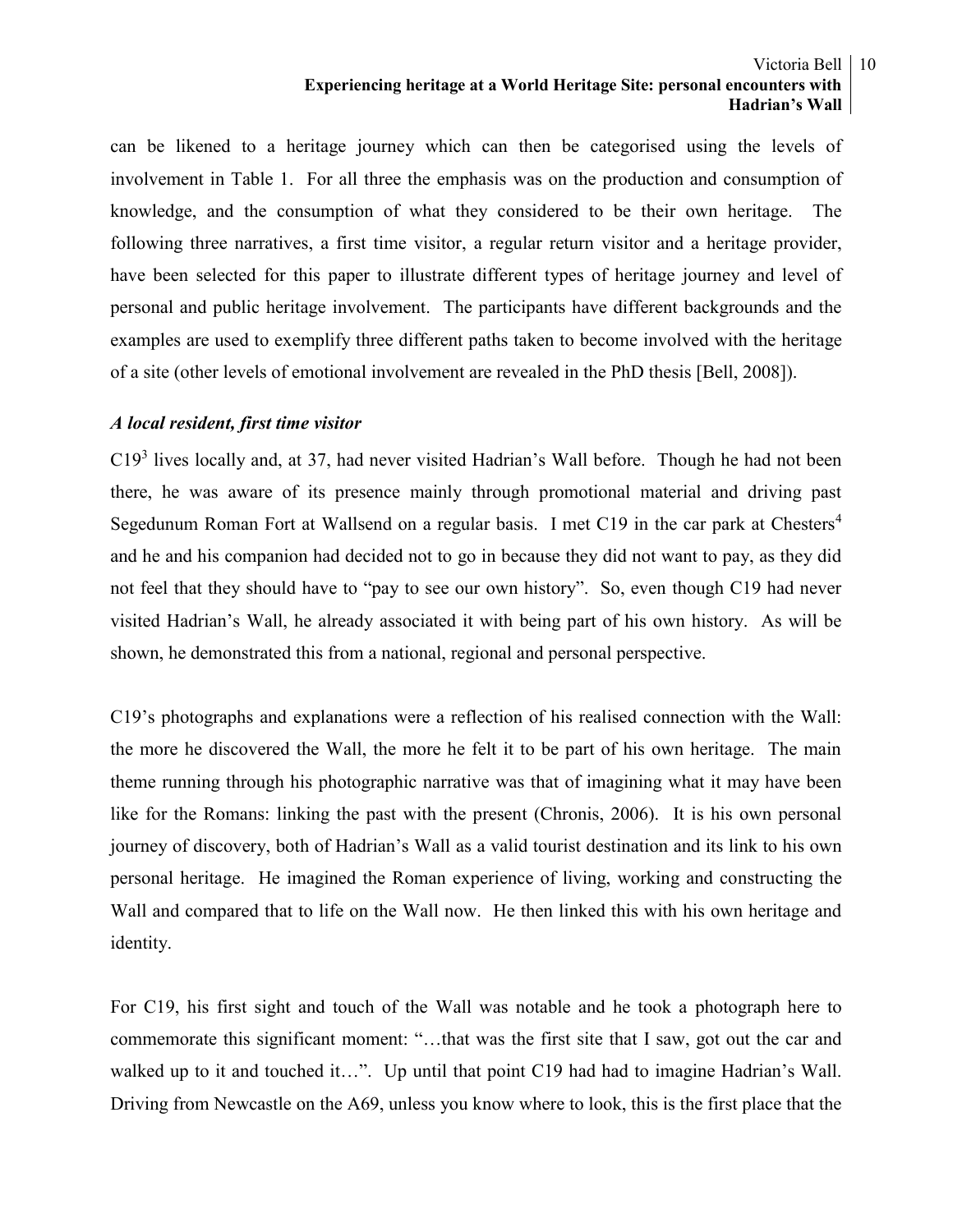#### Victoria Bell | 11  **Experiencing heritage at a World Heritage Site: personal encounters with Hadrian's Wall**

Wall reveals itself on the side of the road. C19 was able to see a tangible part of history, locate it in the landscape and actually touch it, not just gaze.

The next site that C19 visited was the Brocolitia Temple, a Mithraic temple adjacent to an unexcavated fort (Carrawburgh) just off the Military Road. This site is free, which is one of the reasons that C19 chose to stop here [\(Plate 1\)](#page-10-0). He was surprised to find other people enjoying the place and this reinforced his idea that it was a worthwhile and significant place to visit:

"[T]here was a couple of people there also taking photos, it was just me taking a photo to say that you know, there is a lot of interest in this place and it's not just me that wanted to have a look at it."

He then imagined what it may have been like in the time of Roman occupation:

"[…] like I'm standing on exactly the same spot as other people have been standing on and how did they cope with everything how, you know, when there was rain and snow and how did they shelter, it's just amazing that that's been there for so long<sup>5</sup> and people have been down there worshipping you know it's just amazing really."

## **(Plate 1 inserted here)**

<span id="page-10-0"></span>**Plate 1:**  $[I]$ t's not just me that wanted to have a look at it"  $(C19)$ Source: C19

Another photo taken by C19 was of Housesteads, which for him reinforced the notion that it is a legitimate place to visit, he realises that it is significant, a popular place to visit, it is local to him and people value it. C19 placed a lot of significance on the fact that others were doing the same as him and visiting Hadrian's Wall. It affirmed to him that it is a meaningful place to visit generally and once there he began to make links between the place and his own heritage.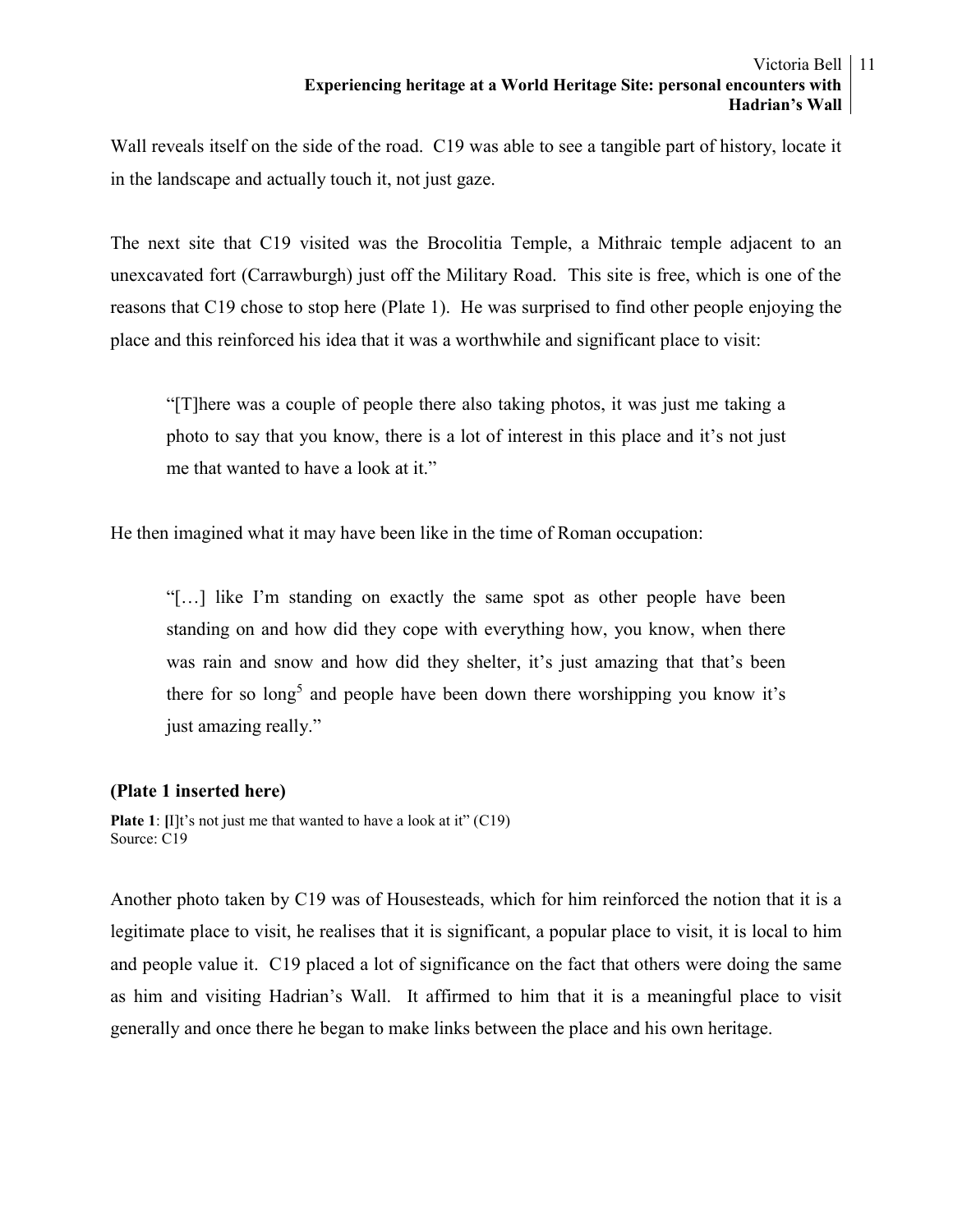## Victoria Bell 12  **Experiencing heritage at a World Heritage Site: personal encounters with Hadrian's Wall**

C19's visit to Hadrian's Wall has since prompted him to find out more about the Wall (but still only on a free basis). He went to Arbeia Roman Fort and Museum<sup>6</sup> on a Heritage Open Day<sup>7</sup>. This triggered C19 again to link his discovery of Hadrian's Wall and the Romans, with his own history and the importance of knowing about his personal heritage:

"[Y]ou're getting your hands and your feet dirtied really, you know, you hear about all this stuff and it's very important to know about your history, and like I say, a feeling of people have been here before, what have they done, why did they do this and learning from them and you know maybe if they haven't done things right we should do things better or, it's just a sense of being, a sense of our relatives as such you know have been here before us."

C19 then went on to discuss how he thought Roman history in general, then particularly regionally has had an impact on the people of north-east England and perhaps his own genetic heritage:

"I had a friend staying at the weekend and I took her to the Roman fort and […] on the night time we went out to a local club and she said 'by you can tell there was Romans around here' because she said all the males and all the females in the club, including me had more or less the same features, you know dark hair, big bushy eye brows and chiselled looks and she said 'there's definitely Romans in yous lot' [laughs]."

C19's experience of Hadrian's Wall demonstrates his growing attachment and value through discovery and learning. His experience was legitimised by the importance put on the place by others and this has also, in its own way, added to his sense of identity. In terms of levels of emotional involvement, originally C19 could be described as behavourial, that is looking upon the place with little involvement (and in this case, understanding), similar to that of the (masculinist) tourist gaze. Through visiting and igniting an interest in the Wall, he has moved to an empathetic level of involvement: a deliberate emotional involvement.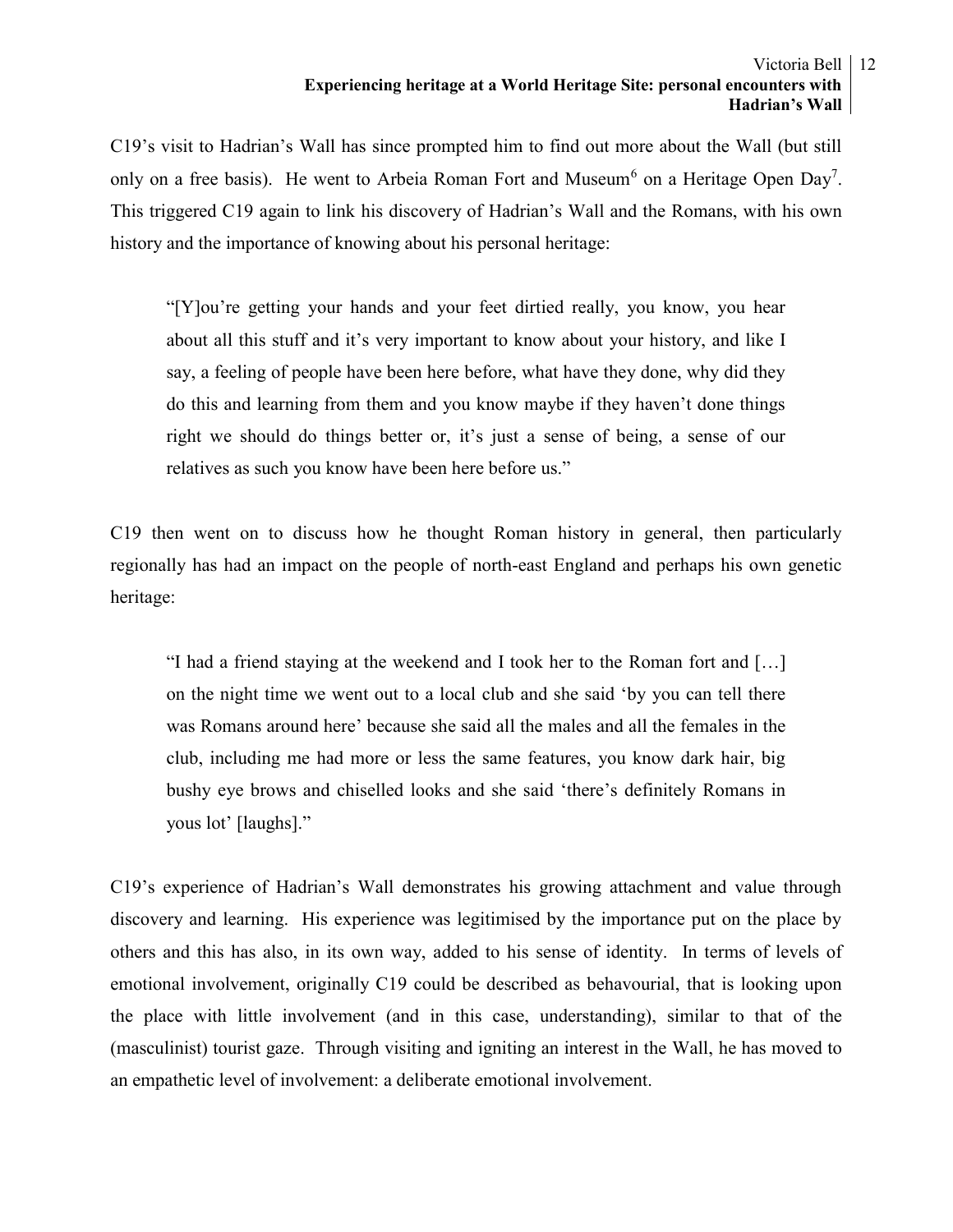### *A non-local return visitor*

It was C32's and his companion's fifth visit to Hadrian's Wall. The motivation for their visit was heritage and archaeology, wanting to go to Vindolanda "to see how the dig is progressing and to visit other places not visited before". C32's visit was directly linked to an interest in Roman history, for him it is a continuation, rather than the beginning of a journey into his heritage and the story of Hadrian's Wall. He has an on-going interest in Vindolanda, due to its progressive nature and described his visit to the Wall as "educational, stimulating, very enjoyable".

C32 put his 27 photographs into categories, seventeen in total, with several pictures overlapping into more than one category. The number of themes and their explanations reflects the depth of thought he put into taking and self-analysing the photos prior to the photo-interview. His categories included: facilities, interpretation, appropriate management, land use, landscape and views, the Vindolanda excavation, linking past and present, the Military Road, and atmosphere. They were a complete mix of practical and philosophical topics. For this reason he did not put them into priority order, but when asked which was the most significant to his visit he chose two photos [\(Plate 2](#page-13-0) and [Plate 3\)](#page-13-1). He explained:

"[T]hat last one of the temple and the one at Vindolanda with the upturned wheel barrows those are possibly the two. I just liked the sort of intimate nature of the temple because there was another thing that I couldn't actually include in the photographs there, some flowers that somebody had left, or some little offering tucked in somewhere I seem to think. Anyway it seemed that people were still relating to it in the way that it was possibly meant and that was nice. And just the work that's going on at Vindolanda it's just so nice to go along and really quite fascinating to see how they interpret the tablets in the museum and all the bits of leather. The sheer quantity as well as the quality of the stuff, when you can actually see the shape of somebody's foot in a piece of leather that's been in a discarded shoe, you know, you're beginning to see ghosts when it's, when you're, in that way and the marks on the bits of wood carved the axles and that's really amazing stuff and the personal items, like the little ear wax cleaners."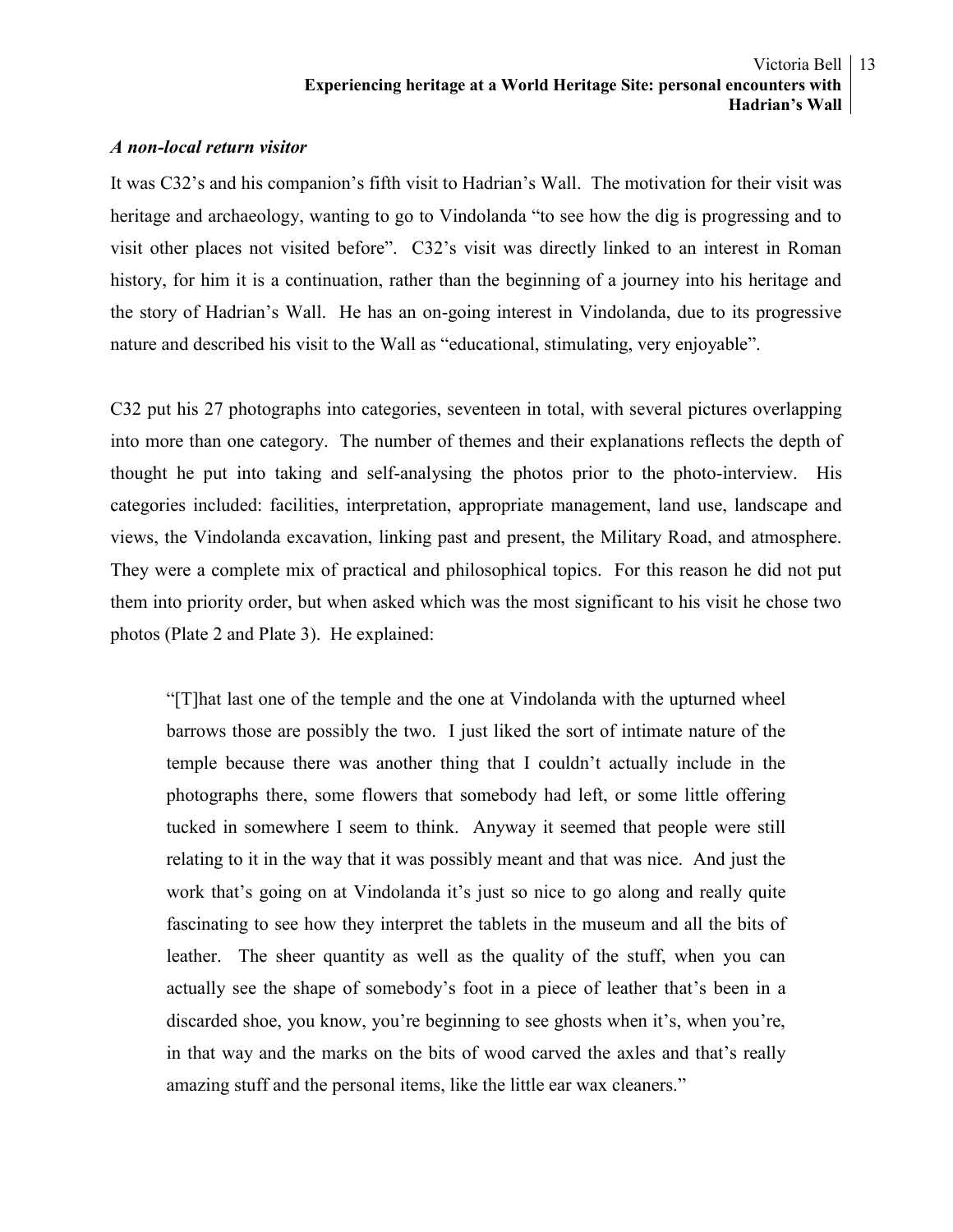#### Victoria Bell 14  **Experiencing heritage at a World Heritage Site: personal encounters with Hadrian's Wall**

This highlights C32's interest in Hadrian's Wall in three ways. Firstly, the continuing use of the site at Brocolitia as a site of worship (also highlighted by C19). This is an illustration of the ways that visitors invent their own uses for sites when uses are not imposed on them. This can be in juxtaposition to management strategies for a site. Secondly, the importance of the continuing excavations at Vindolanda for discovering new things about the way of life of those who previously inhabited the site. Thirdly, the way the collection in the museum enabled him to imagine the people that would have used the items in the museum, giving him the ability to make a direct connection with some pieces. These elements all add up to the continuation of the past into the present and C32 being able, through imagination and the use of interpretation, to link that to his own heritage.

## **(Plate 2 inserted here)**

<span id="page-13-0"></span>**Plate 2:** "I was quite intrigued by the offerings that they put in the little dish at the far end" (C32) Source: C32

### **(Plate 3 inserted here)**

<span id="page-13-1"></span>**Plate 3:** "I was trying to get people and digger but I couldn't really get them but there's the tumble down section of wall and the prop holding back all that, it's almost as good as having people there but I like the upturned the wheel barrow as well." (C32) Source: C32

The following quote from C32 sums up his ongoing encounters with Hadrian's Wall:

"Each piece [the Wall and its sites] has its own facet and it's like a journey as you go from one end to the other it doesn't matter where you start or finish, but you learn so much as you go from site to site, but Vindolanda is kind of the peak, the top or the bottom, it's got so much breadth of interest it really holds as you say, more inclined [to] go back and visit that one just to simply try and catch up what is the latest development."

So again the participant actually describes his encounter with Hadrian's Wall as a journey. He is accumulating knowledge not just about the Romans but also the wider landscape within which the Wall sits.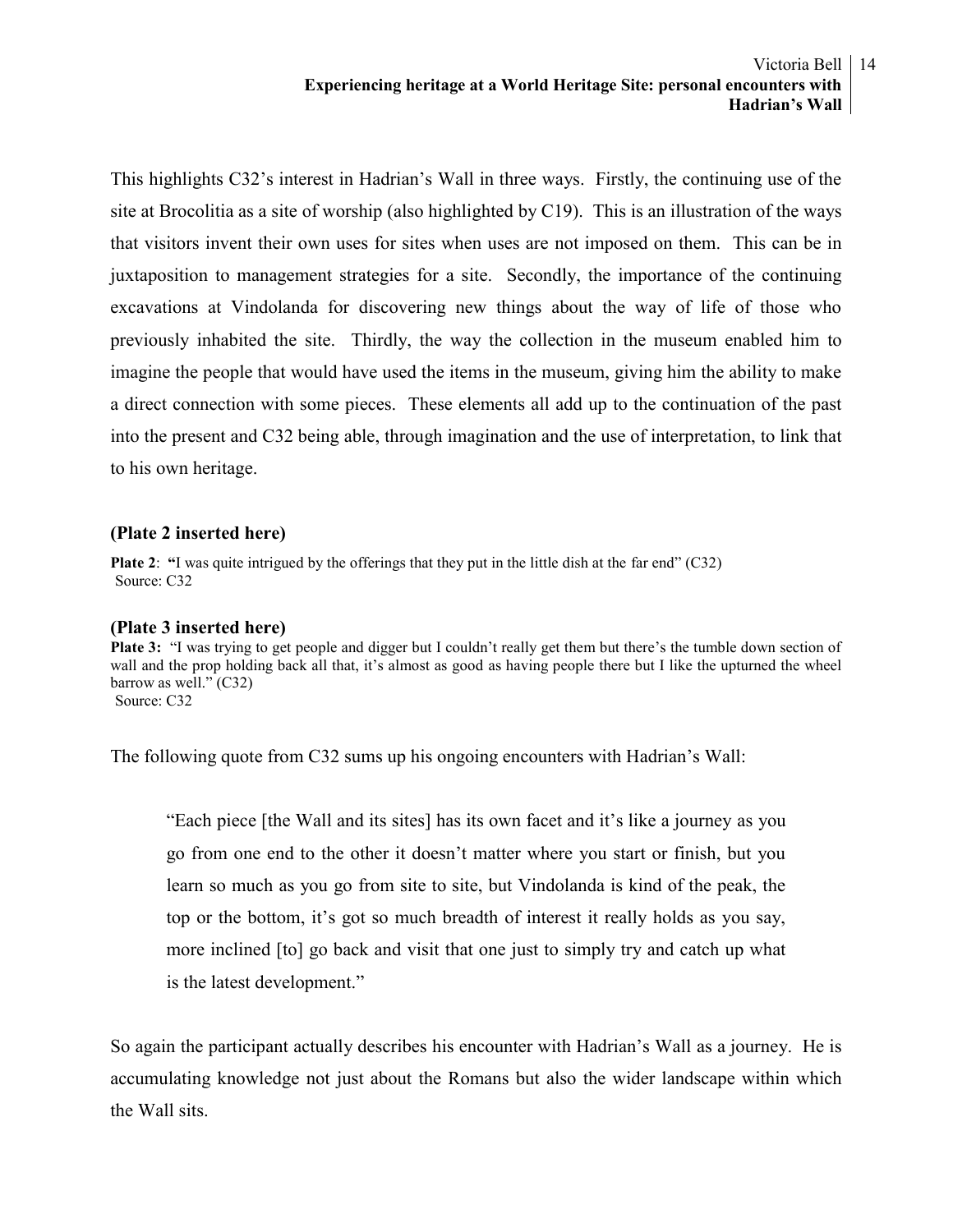#### Victoria Bell 15  **Experiencing heritage at a World Heritage Site: personal encounters with Hadrian's Wall**

C32's photographs reflect a depth of knowledge, and they illustrate different aspects of Hadrian's Wall. He is interested in the continued uses of the landscape, including agriculture and military uses of the landscape. C32 is aware that this is a working landscape and that Hadrian's Wall as a tourism destination occurs here because of its historical significance. His encounters and emotional involvement could be described as experiential: they are built on knowledge and experience of place, not through long residency however, but by conscious continual visits to the Wall.

## *The heritage provider*

C1 works at a Roman Fort, an urban site at the eastern end of Hadrian's Wall. He has a long association with the Wall. His first visit to the Wall was aged seven with his parents from Ipswich, with his memories punctuated by his purchases:

"I remember I bought one of those cut out kind of figures which they probably still sell, which is like kind of an A4 sheet, you colour it in, cut it out and it's the figure of a Roman auxiliary soldier."

This continued through university:

"I went to St. Andrews University, my parents drove me up, we had some friends who lived in Hexham and we used to stay with them and I always loved coming through this area and we always used to go and visit one of the Hadrian's Wall sites, you know we used to stop off, Housesteads, Chesters or wherever, so yes, and I actually bought that picture up there and I had that up at university<sup>8</sup>."

He then moved to the area after graduation and his interest grew further, "when I first moved up here after graduating, I do like walking, so I got out along the Wall a lot, I was almost quite obsessed with it really", culminating in his working at a site along the Wall, and he declared, "I guess the Wall has probably been the key factor in me staying in this area, the Wall and its landscape if you like".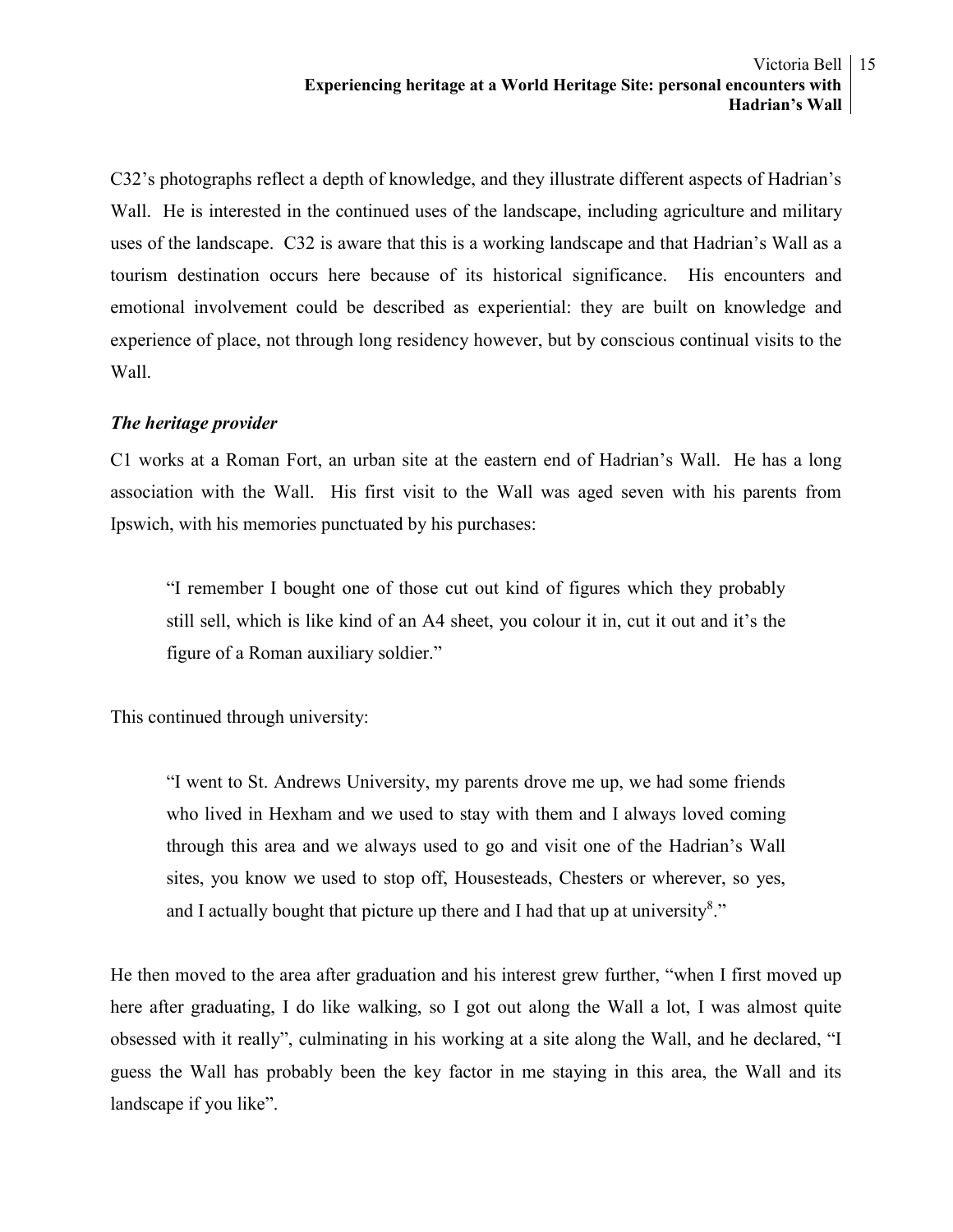#### Victoria Bell | 16  **Experiencing heritage at a World Heritage Site: personal encounters with Hadrian's Wall**

So, C1's obsession with the Wall contributed to him staying in the region. He is familiar with and has a strong affinity with Hadrian's Wall which began as a child. Through this initial interest and from working at the Fort he has strengthened this link and the Wall continues to hold a fascination for him: "I've got much greater awareness of the whole picture I suppose."

When asked directly about whether he felt any emotional attachment to the Wall he replied:

**"**Yes it's a sense of history and it's a sense of ancient history which I think is fabulous because you can experience that in urban Newcastle, or you can experience that out in the fields, and it's some kind of connection with something so long ago, and perhaps it's linking back to that idea in my childhood that 'wow, this is the Roman Empire', you know, the Romans seemed, were, such a long time ago and then there's that direct connection. I think that's probably the key."

This links well to one of C1's photo categories, "the link with the people", where he describes that direct connection. "The link with the people" was his third most significant out of seven categories. The first was "the actual remains" which were of Hadrian's Wall and the excavated ruins at the Fort, the second was linked to Hadrian's Wall Path National Trail that begins at the museum. Both of these first two categories are linking the public heritage of the place with his own interests. There are three photos in "the link with the people" category, one of an ongoing plaque of the builders who are known to have been involved in the Wall's construction [\(Plate 4\)](#page-17-0):

"I love the fact that it's the names of the people who were actually in charge of the work parties, or the ones that we know [...] we did special research to come up with this, looking at all the centurial stones that have been found, I mean the funny thing in a way is that these names have been recorded, it's unlikely that they actually did any work because they were the ones that were supervising it! I suppose that counts as work but erm, […] and these were people that were actually here, along the length of the Wall, involved in the programme, in the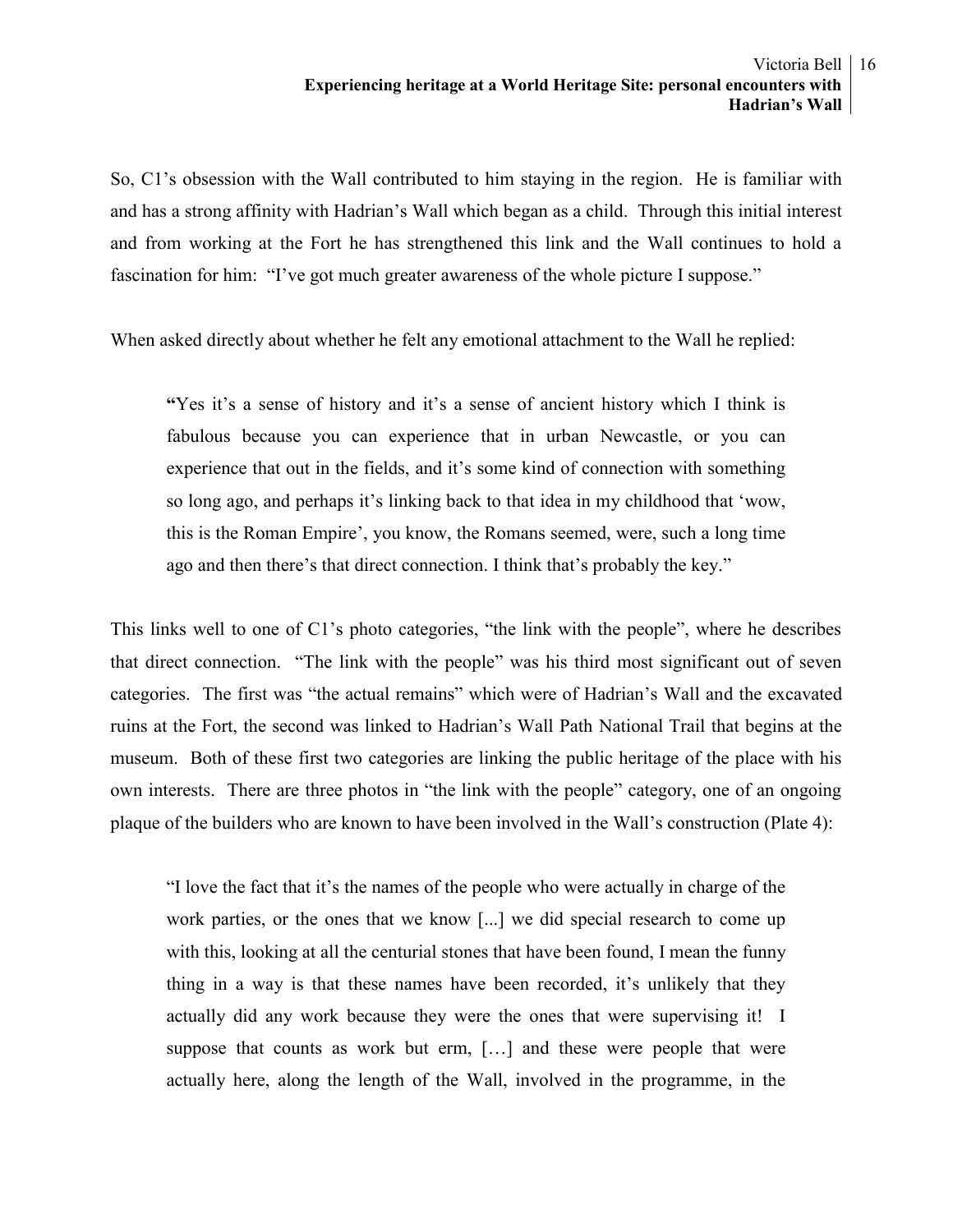## Victoria Bell 17  **Experiencing heritage at a World Heritage Site: personal encounters with Hadrian's Wall**

building and I just think that's fantastic that we've still got a record and we've left space so that we can add names as more stones are found [...] it's a personal link."

**(Plate 4 inserted here)**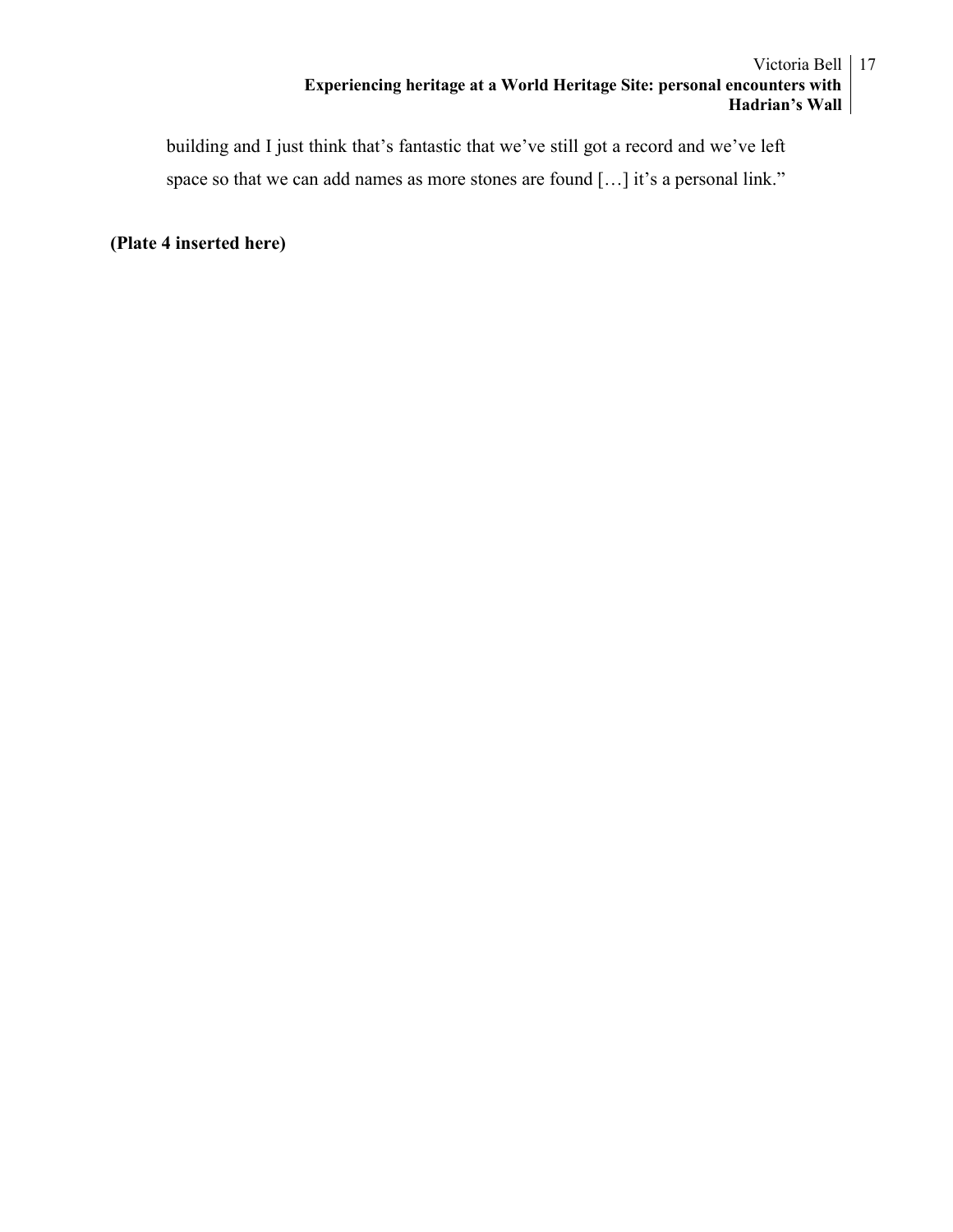### Victoria Bell 18  **Experiencing heritage at a World Heritage Site: personal encounters with Hadrian's Wall**

<span id="page-17-0"></span>**Plate 4:** "This is our Builders of the Wall Project. Again it's a great contrast [to the cranes behind] and I love the fact that it's the names of the people who were actually in charge of the work parties, or the ones that we know." (C1) Source: C1

The second photograph is part of an inscription found on site which is on display in the museum gallery that mentions Hadrian directly "I just like the link with Hadrian […] so I mean that's lovely, the fact that it actually mentions Hadrian", thus creating a link with the museum, Hadrian and the individual. The third photograph is of an artist's impression of a Roman soldier with the name of a cohort that was known to have been stationed at the Fort:

"[I]t just makes the point that we know from a number of inscriptions and an altar that the Fourth Cohort of the Lingonis were actually based here at […] for a considerable length of time. […] we don't know the names of the troops, but at least we know where they originally came from, so again it's adding life to the site."

For C1 the significance in his photographs of linking the Wall with now, and his own heritage, with the people that built the Wall or those who were present at the time of the occupation of the Wall, was important. It was also evident that C1 feels privileged to work in such an environment. From a management perspective this helps stimulate the tourist imagination by giving the visitor actual evidence of who was there in the time of the Roman occupation, linking them, and bringing the past into the present. Thus suggesting that through engagement with the site and linking that with their own heritage will result in a more rounded experience for the visitor.

C1's emotional involvement could be described as experiential: he has a direct emotional experience that is built on long association with place. It is also possible to track C1's journey of involvement. When he began visiting with his parents as a child, he could have been described as perceptive, that is, the place initially being a background but he became non-deliberately involved through his purchases. He then moved on to emotive, becoming emotionally involved through active involvement (which he still remains today). Taking C1's emotional attachment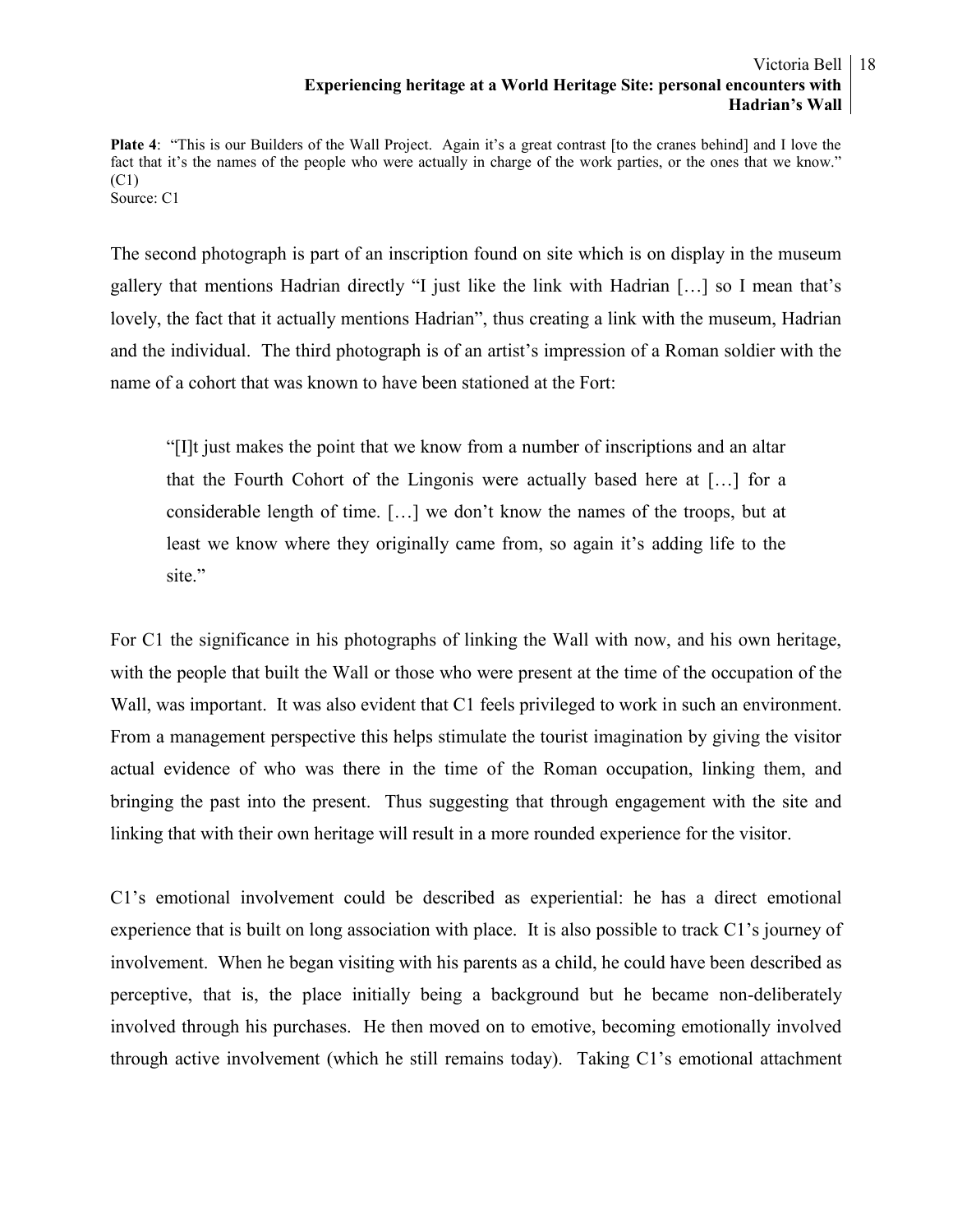## Victoria Bell 19  **Experiencing heritage at a World Heritage Site: personal encounters with Hadrian's Wall**

into account, the result is that he could be considered to be a combination of emotive/empathetic and experiential, that is, having a direct emotional experience built on long association.

C1's environment, as well as his work, is an important factor in his continuing involvement with the site and with the wider landscape of Hadrian's Wall. He was interviewed whilst in a work capacity and discussed his encounter from both an official and a personal perspective, revealing complex relationships with the Wall.

Table 2 illustrates the type of involvement for each participant and their journey of heritage and levels of emotional involvement with regards to Hadrian's Wall World Heritage Site.

## **(Table 2 inserted here)**

**Table 2:** Participant heritage journeys and levels of emotional involvement.

## **Conclusions**

This paper has illustrated different types of involvement with heritage. The development of Howard's (2003) levels of insidedness into involvement, combined with Dicks' (2002) concept of a heritage journey have enabled the heritage encounters with Hadrian's Wall to be unpacked and the complexity of heritage experiences from one destination to be understood. However, they have also shown the difficulties of categorising experiences and attributing one type of experience to an individual, and the importance of accepting that perceptions are constantly shifting (Edwards, 1998). People visit heritage sites for a variety of reasons and their motives may not be immediately apparent. Actual encounters evolve and change, dependent upon motives and values. This has been evident in the photographs taken – participants had time to reflect on their intentions and emotions, and to think about why they go and get involved (or not) in activities along the Wall. Participants described their encounters as multi-sensory journeys: literal and metaphorical journeys of gaining, sharing and accumulating knowledge in both personal and professional capacities. Depth of knowledge of the individual is required in order to understand people's heritage experiences and the motivation behind their involvement in the available or offered heritage. It has shown the influences of public heritage on private meanings and vice versa, thus the significance of both for contributing to individual and collective identity.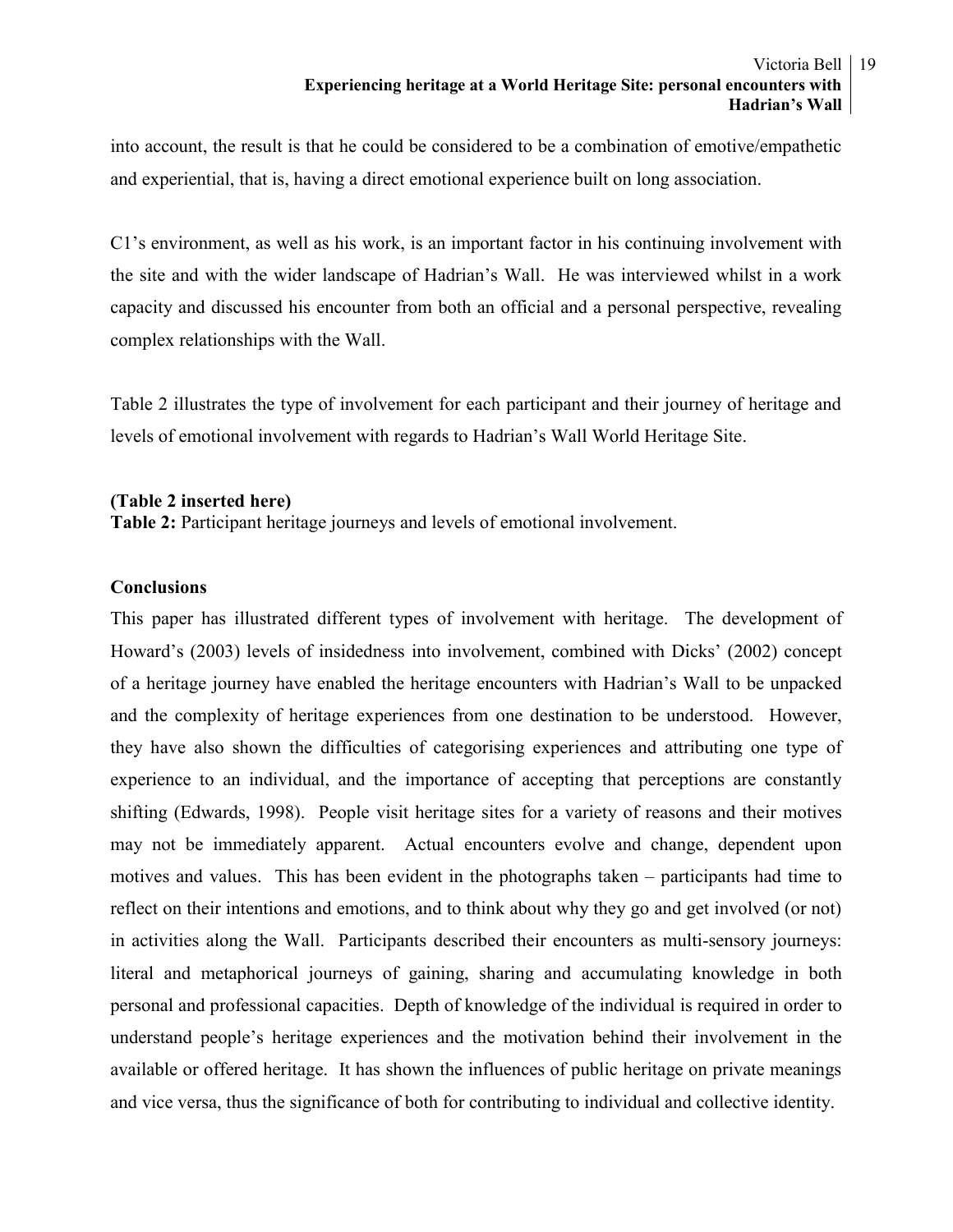#### Victoria Bell  **Experiencing heritage at a World Heritage Site: personal encounters with Hadrian's Wall** 20

The heritage journey (Dicks, 2002) refers to both mobility or movement through the landscape and a person's metaphorical journey (in some cases they are synonymous); a person's embodied experience of heritage that is evident through their representation in photographs of Hadrian's Wall. Individual experience is built on a person's perception of both their surroundings and how they feel that they fit into those surroundings. This link to a person's own heritage is an important aspect in heritage tourism and has implications for the management of heritage sites. It is suggested here that a combination of separation from the past and an individual's link to that past (their heritage) is what really enhances their experience (Poria et al, 2004). If they can imagine or understand or empathise with the individual of the past then they are more likely to gain a deeper appreciation of their visit, encouraging further investigation or return visits to that or similar sites. This paper has illustrated that this linking of past to personal present can also be applied to heritage providers (and residents, see Bell, 2008). It is suggested that these findings have implications for the future management of Hadrian's Wall. Management, particularly marketing and interpretation of sites should be provided for different potential and actual visitors, taking into account that individuals differ in their motivations and expectations (Poria et al., 2009; 2006).

This paper has illustrated the effectiveness of the method for this study by eliciting participants' in-depth descriptions of their encounters with Hadrian's Wall. However, I am conscious that it is the motivation at the time of interview and thus a snapshot in time. As the concepts in Table 1: Heritage and levels of emotional involvement, illustrate, these motivations shift and change over time and have proved useful for explaining the heritage journey. However, these categories may still attest to be too narrow to describe possible levels of involvement and to explain people's complex relationship with a place and its heritage. For example the evidence here suggests that categories such as 'Emotive/empathetic' and 'Experiential' could already have sub-divisions within them. The nature of the journey accepts that whilst some will remain in a given category, others will continue to change their views and perspectives depending on circumstance, understanding and knowledge. The participants, irrespective of their reasons for being at the Wall, expressed the importance of interacting with, and being influenced by others for enhancing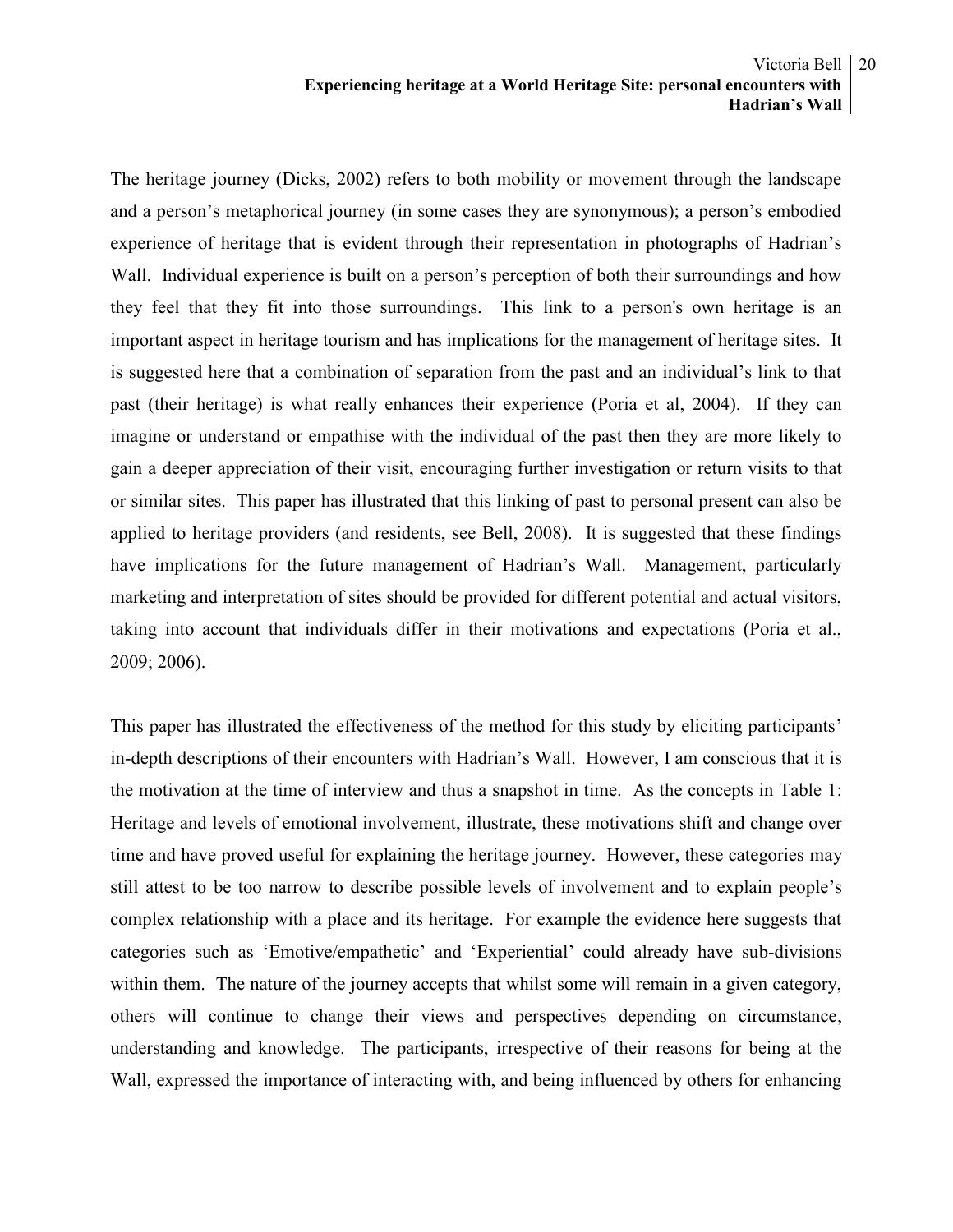### Victoria Bell 21  **Experiencing heritage at a World Heritage Site: personal encounters with Hadrian's Wall**

their encounter and gaining knowledge. This takes into account people's ever changing perspectives, and as Edwards (1998) suggests does not create static experiences. In other words, it is doing and interacting rather than seeing: an active rather than passive encounter (Coleman and Crang, 2002; Kilian, 2002; Perkins and Thorns, 2001). This research makes a positive contribution to other studies exploring personal heritage (for example Poria et al., 2009, 2006, 2004, 2001) that are quantitative and consider personal heritage of a site to be static. This research implies that the perception of personal heritage, and thus involvement with a site is ongoing, and that occurs before, during and after visiting Hadrian's Wall.

This research has used the visual as the dominant sense for explaining encounters with Hadrian's Wall, whilst alluding to the importance of sight in conjunction with other senses to explain participant's encounters. The narrative of the participant was the means by which the other senses were conveyed, using the visual to prompt these feelings. Thus, whilst not explicitly explored, it is acknowledged that other senses were employed to enhance the explanation of the encounter and give a deeper understanding of experiences.

Heritage, in particular the unmanaged personal heritage, was revealed by participants of this research to be important to contributing to their experience of Hadrian's Wall, irrespective of their background. Participants shared their personal experiences, which in some cases were also part of a wider understanding. Public and personal heritage are significant factors in peoples' encounters with Hadrian's Wall and some of the driving motivations for enduring associations with the area. Thus it is the social construction of place and a person's perception of their own heritage that gives that place value and meaning to them.

### **Future research**

The current research demonstrates levels of emotional involvement that occurred through the heritage journey whilst the participant was engaged in the research. Whilst some participants did allude to the nature of their emotional involvement, the research did not ask participants specifically, "the exact nature of the emotions involved, for example, emotions of patriotism, nationalism, or sense of awe (Timothy 1997) in relation to the tourist experience at the site" (Poria et al., 2006: 325). Further research could explore the integration of the current research,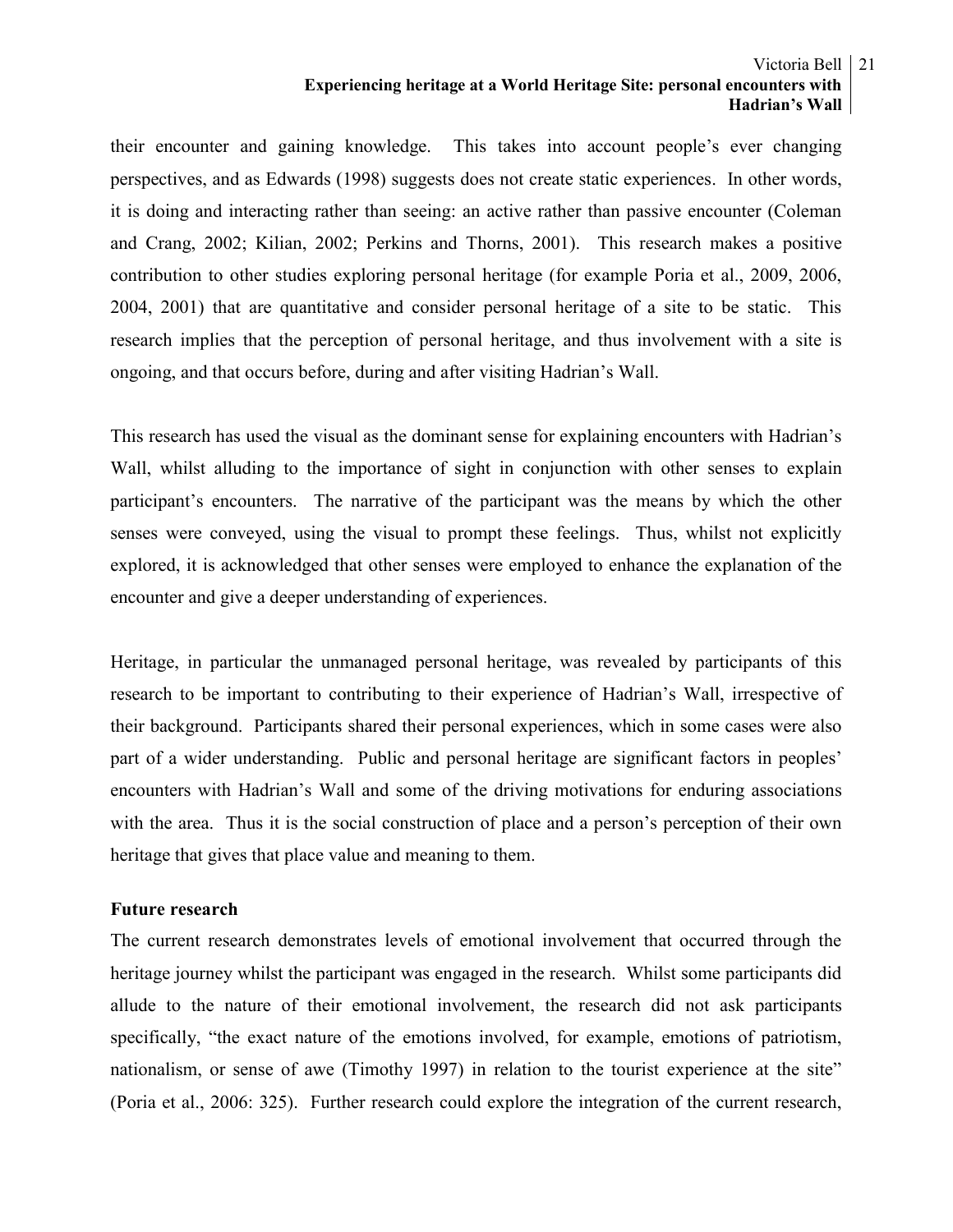#### Victoria Bell  **Experiencing heritage at a World Heritage Site: personal encounters with Hadrian's Wall** 22

that is levels of emotional involvement and the heritage journey, with the specific nature of emotions involved to establish the motivations for different tourists and understand their (un)changing involvement with a specific heritage site. Another area for research could be using the levels of emotional involvement at other World Heritage Sites. Further understanding of embodied encounters with heritage, such as using other senses such as sound, in conjunction with the visual and sensual, could construct a completely fresh view of Hadrian's Wall World Heritage Site.

 $5$  This is, in fact, now a replica – the original is housed in the Great North Museum in Newcastle upon Tyne.

## **Acknowledgements**

 $\overline{a}$ 

This paper is based on a doctoral research project funded by the Economic and Social Research

Council, under the supervision of Rachel Woodward and Guy Garrod at Newcastle University,

UK. My thanks are offered to John Horton and Ruth Williams and the referees for their constructive and encouraging comments on this paper.

# **References**

Albers, P. C. and W. R. James (1988) Travel Photography: A Methodological Approach. *Annals of Tourism Research.* 15 (1) pp. 134-158.

Beckley, T. M., Stedman, R. C., Wallace, S. M. and M. Ambard (2007) Snapshots of What Matters Most: Using Resident-Employed Photography to Articulate Attachment to Place. *Society and Natural Resources.* 20 (10) pp. 913-929.

<sup>1</sup> Vindolanda is in the central section of Hadrian's Wall and is the one place in this area where visitors can watch and get actively involved in archaeological excavations.

 $^{\frac{3}{2}}$  Housesteads is in the central section of Hadrian's Wall, and is the most visited site due to having the most complete Roman fort and its situation on the Whin sill ridge, offering panoramic views.

<sup>&</sup>lt;sup>3</sup> Participant identification relates to the number of the camera that the respondent used during the research.

<sup>4</sup> This is an English Heritage Site in the central eastern section of the Wall.

<sup>6</sup> Arbeia is situated at the eastern end of the wall ay South Shields and is a combination of excavated ruins and reconstructed buildings.

<sup>&</sup>lt;sup>7</sup> Heritage Open Days are four days, over a weekend, in September when the Civic Trust works in partnership with English Heritage "offering free access to properties that are usually closed to the public or normally charge for admission" (www.heritageopendays.org.uk: accessed 03.07.07).

<sup>8</sup> The picture currently above C1's desk is an artist's impression of a reconstructed and occupied Hadrian's Wall at Housesteads.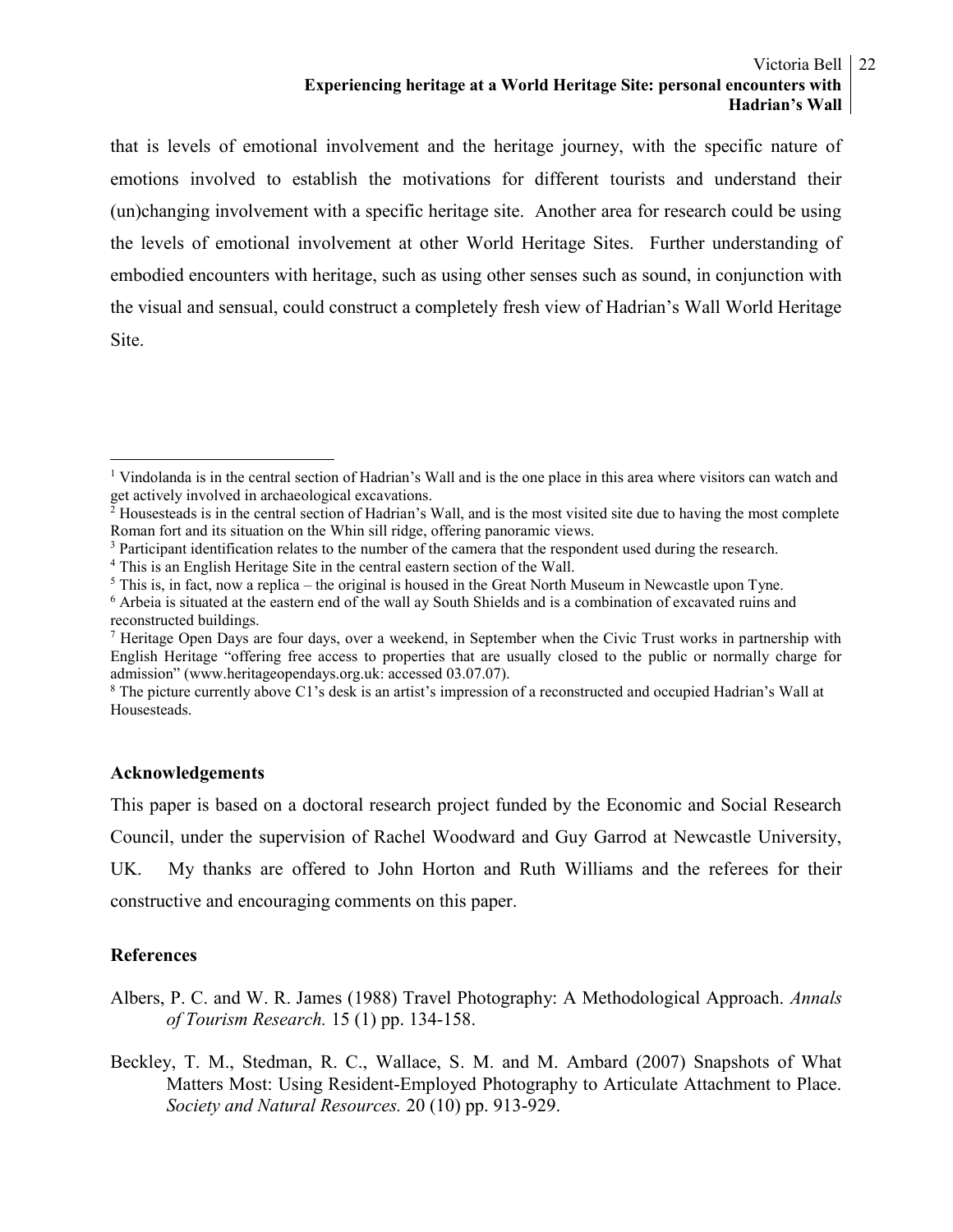- Beilin, R. (2005) Photo-elicitation and the agricultural landscape: 'seeing' and 'telling' about farming, community and place. *Visual Studies.* 20 (1) pp. 56-68.
- Bell, V.R. (2008) Not just a load of old stones: Visual Encounters with Hadrian's Wall. Unpublished PhD Thesis, University of Newcastle upon Tyne.
- Carman, J. (2002) *Archaeology and Heritage. An Introduction.* London, Continuum.

 $\overline{a}$ 

- Chronis, A. (2006) Heritage of the senses. Collective remembering as an embodied praxis. *Tourist Studies.* 6 (3) pp. 267-296.
- Coleman, S. and M. Crang (2002) Grounded Tourists, Travelling Theory. In S. Coleman and M. Crang (Eds) (2002) *Tourism: between place and performance*. New York, Berghahn Books. pp. 1-17.
- Cook, I. and M. Crang (1995) *Doing Ethnographies.* Norwich, Institute of British Geographers.
- Crang, M. (1999) Knowing, Tourism and Practices of Vision. In D. Crouch (Ed) *Leisure/tourism geographies: practices and geographical knowledge.* London, Routledge. pp. 238-256.
- Crang, M. (1997) Picturing practices: research through the tourist gaze. *Progress in Human Geography.* 21 (3) pp. 359-373.
- Crang, P. (1997) Performing the Tourist Product. In C. Rojek and J. Urry (Eds) (1997) *Touring Cultures: Transformations of Travel and Theory.* London, Routledge. pp.137-154.
- Crouch, D. (2000) Places around us: embodied geographies in leisure and tourism. *Leisure Studies.* 19 (1) pp. 63-76.
- Dicks, B. (2002) *Culture on Display. The Production of Contemporary Visibility.* Maidenhead, Open University Press.
- Edwards, J. (1998) The need for a 'bit of history'. Place and past in English identity. In N. Lovell (Ed) (1998) *Locality and belonging.* London, Routledge. pp. 147-167.
- Graham, B., Ashworth, G. J. and J. E. Tunbridge (2000) *A Geography of Heritage. Power, Culture, Economy.* London, Arnold.
- Harper, D. (1994) On the Authority of the Image. Visual Methods at the Crossroads. In N. K. Denzin and Y. S. Lincoln (Eds) (1994) *Handbook of Qualitative Research.* London, Sage. pp. 403-412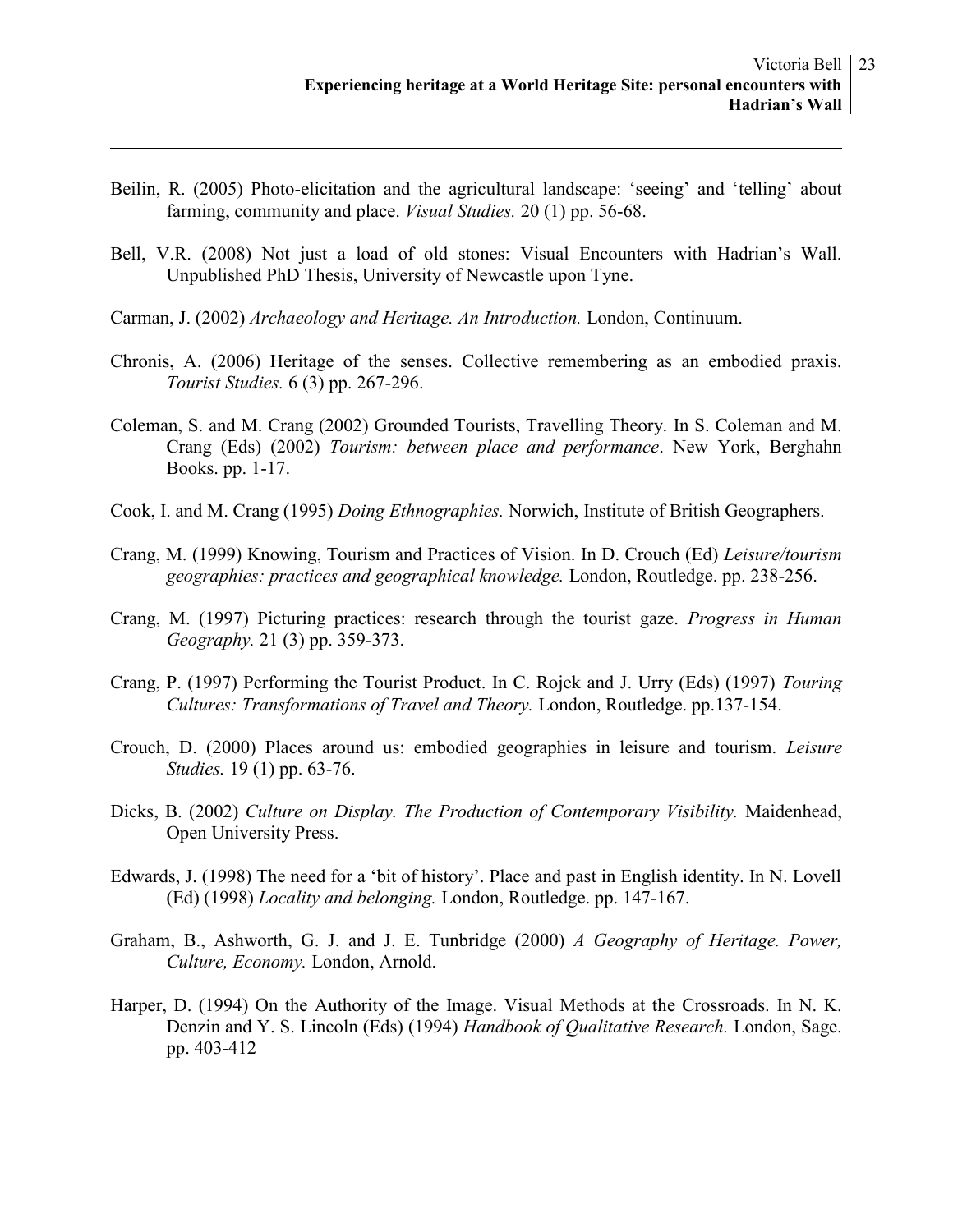- Heisley, D. D and J. L. Levy (1991) Autodriving: A Photoelicitation Technique. *Journal of Consumer Research.* 18 pp. 257-272.
- Hewison, P. (1987) *The Heritage Industry: Britain in a climate of decline.* London, Methuen.
- Howard, P. (2003) *Heritage. Management, Interpretation, Identity.* London, Continuum.
- Hurworth, R. (2003) Photo-Interviewing for research. *Social Research Update.* 40, Spring 2003 www.sru.soc.surrey.ac.uk/SRU40.html accessed 20/02/2007.
- Kilian, E. (2002) Exploring London. Walking the City (Re)Writing the City. In H. Berghoff, B. Korte, R. Schneider and C. Harvie (Eds) (2002) *The Making of Modern Tourism: The Cultural History of the British Experience 1600-2000.* Basingstoke, Palgrave. pp. 267- 283.
- Lippard, L. R (1997) *The Lure of the Local*. New York, The New Press.

 $\overline{a}$ 

- Perkins, H. C. and D. C. Thorns (2001) Gazing or Performing? Reflections on Urry's Tourist Gaze in the Context of Contemporary Experience in the Antipodes. *International Sociology.* 16 (2) pp. 185-204.
- Pink, S. (2006) *The Future of Visual Anthropology: engaging the senses.* London, Routledge.
- Pink, S. (2001) *Doing Visual Ethnography. Images, Media and Representation in Research.* London, Sage.

Poria. Y., Biran. A. and A. Reichel (2009) Visitors' Preferences for Interpretation at Heritage Sites. *Journal of Travel Research.* 48 (1) pp. 92-105

- Poria. Y., Reichel. A. and A. Biran (2006) Heritage Site Perceptions and Motivations to Visit. *Journal of Travel Research.* 44 (3) pp. 318-326
- Poria, Y., Butler, R. and D. Airey (2004) Links between Tourists, Heritage, and Reasons for Visiting Heritage Sites. *Journal of Travel Research.* 43 pp. 19-43.
- Poria, Y., Butler, R. and D. Airey (2001) Clarifying Heritage Tourism. *Annals of Tourism Research.* 28 (4) pp. 1047-1049.
- Relph, E. (1976) *place and placelessness*. London, Pion Limited.
- Shanks, M. (1992) *Experiencing the Past. On the Character of Archaeology.* London, Routledge.
- Tilden, F. (1977) (3rd Edition) *Interpreting our Heritage.* Chapel Hill USA, The University of North Carolina Press.